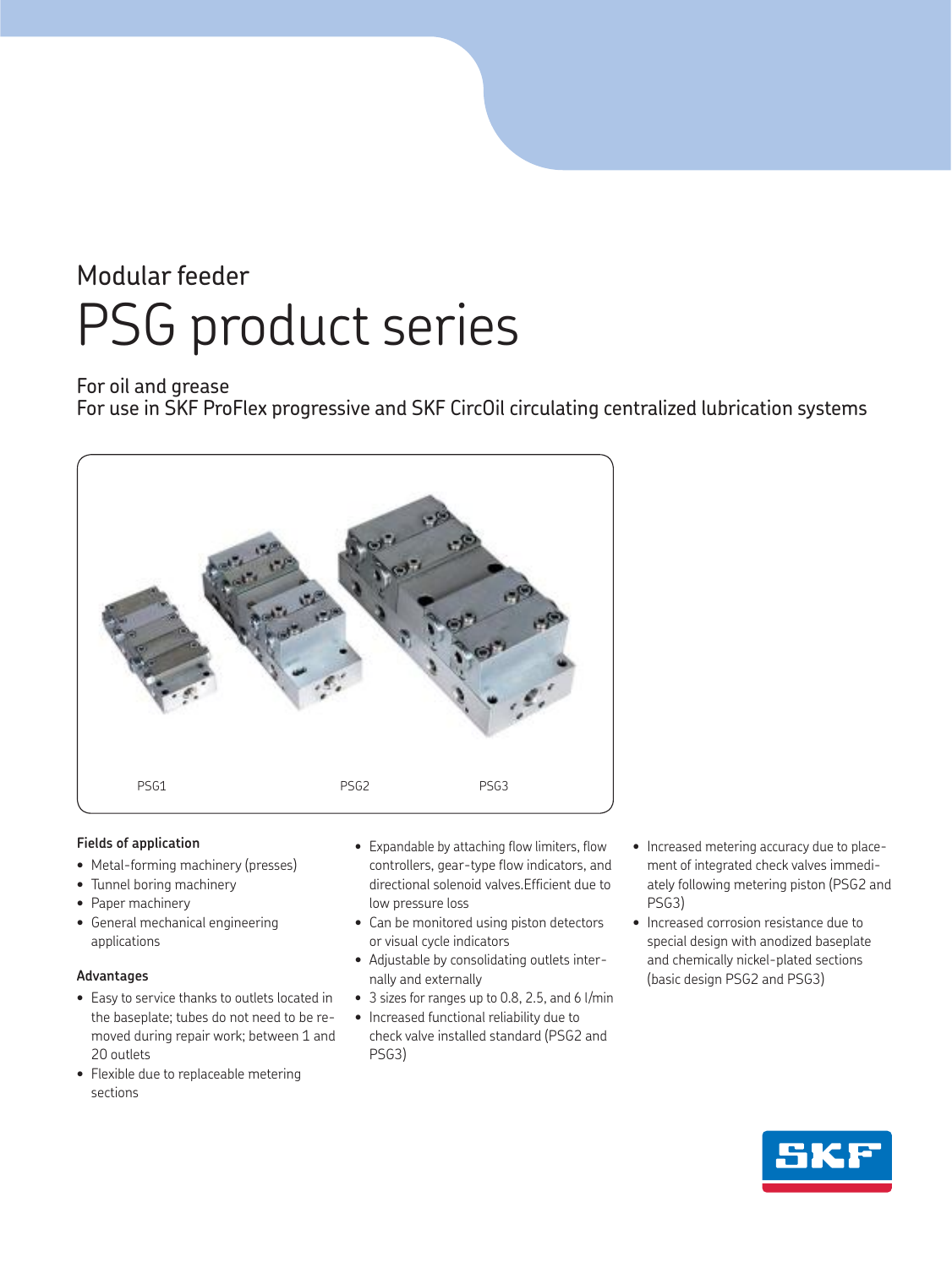### Excerpt from product overview

PSG1 PSG2 PSG2 PSG3

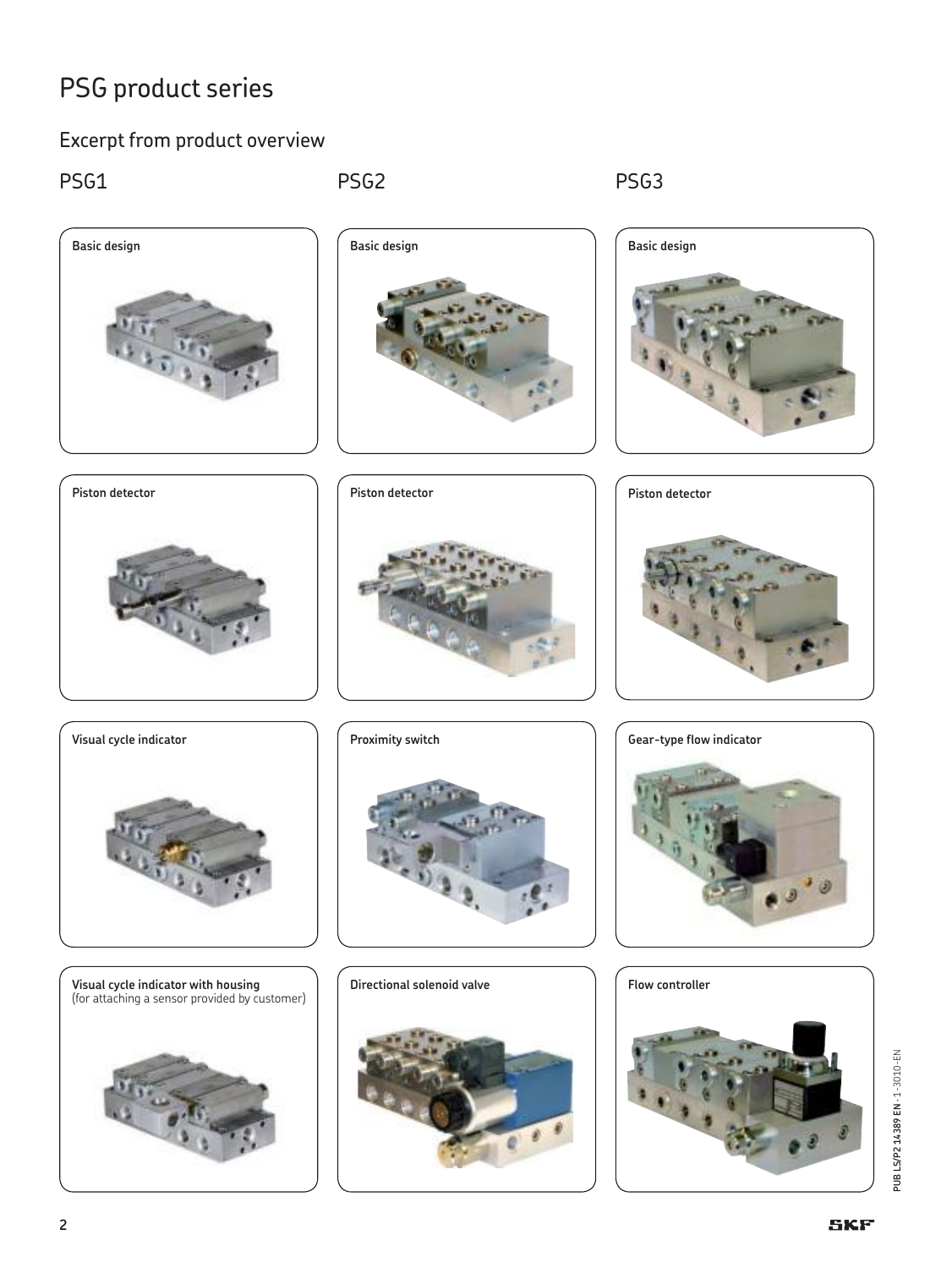### Product overview

| <b>Product selection</b>         |           |           |                                                    |                            |                    |                                           |           |                                   |           |                                     |                    |                       |           |
|----------------------------------|-----------|-----------|----------------------------------------------------|----------------------------|--------------------|-------------------------------------------|-----------|-----------------------------------|-----------|-------------------------------------|--------------------|-----------------------|-----------|
|                                  |           |           | Max.                                               | Monitoring                 |                    |                                           |           | <b>Supported attachments</b>      |           |                                     |                    |                       |           |
| Product series                   |           | Lubricant | inlet<br>volume<br>$flow1$ )<br>Oil Grease [I/min] | Piston<br>detector optical | Cycle<br>indicator | Cycle<br>indicator<br>with housing switch | Proximity | <b>Flow</b><br>controller limiter | Flow      | Gear-type<br>type flow<br>indicator | Directional<br>4/2 | solenoid valve<br>2/2 | Page      |
| <b>PSG1</b>                      | $\bullet$ | $\bullet$ | 0.8                                                | $\bullet$                  | ٠                  | $\bullet$                                 | $\bullet$ | $\overline{\phantom{0}}$          |           |                                     |                    |                       | $6 - 8$   |
| PSG <sub>2</sub>                 | $\bullet$ | $\bullet$ | 2.5                                                | $\bullet$                  |                    | $\bullet$                                 | $\bullet$ | $\bullet$                         | $\bullet$ |                                     | $\bullet$          | $\bullet$             | $9 - 15$  |
| PSG <sub>3</sub>                 | $\bullet$ | $\bullet$ | 6.0                                                | $\bullet$                  | ٠                  | $\bullet$                                 | $\bullet$ | $\bullet$                         | $\bullet$ | $\bullet$                           | $\bullet$          | $-$                   | $16 - 22$ |
| PSG2 3)<br>(corrosion-resistant) | $\bullet$ | $\bullet$ | 2.5                                                | $\bullet$                  |                    |                                           |           |                                   |           |                                     |                    |                       |           |
| PSG3 3)<br>(corrosion-resistant) | $\bullet$ | $\bullet$ | 6.0                                                | $\bullet$                  |                    |                                           |           |                                   |           |                                     |                    |                       |           |

1) Depending on the number and size of metering pistons. 2) Other inlet volumes available on request. 3) Corrosion-resistant design available on request.

#### **Overview of inlet volumes**



**! Important information on product usage** SKF and Lincoln lubrication systems or their components are not approved for use with gases, liquefied gases, pressurized gases in solution and fluids with a vapor pressure exceeding normal atmospheric pressure (1 013 mbar) by more than 0,5 bar at their maximum permissible temperature.



CAD models for the products shown in this brochure can be downloaded at: **skf-lubrication.partcommunity.com**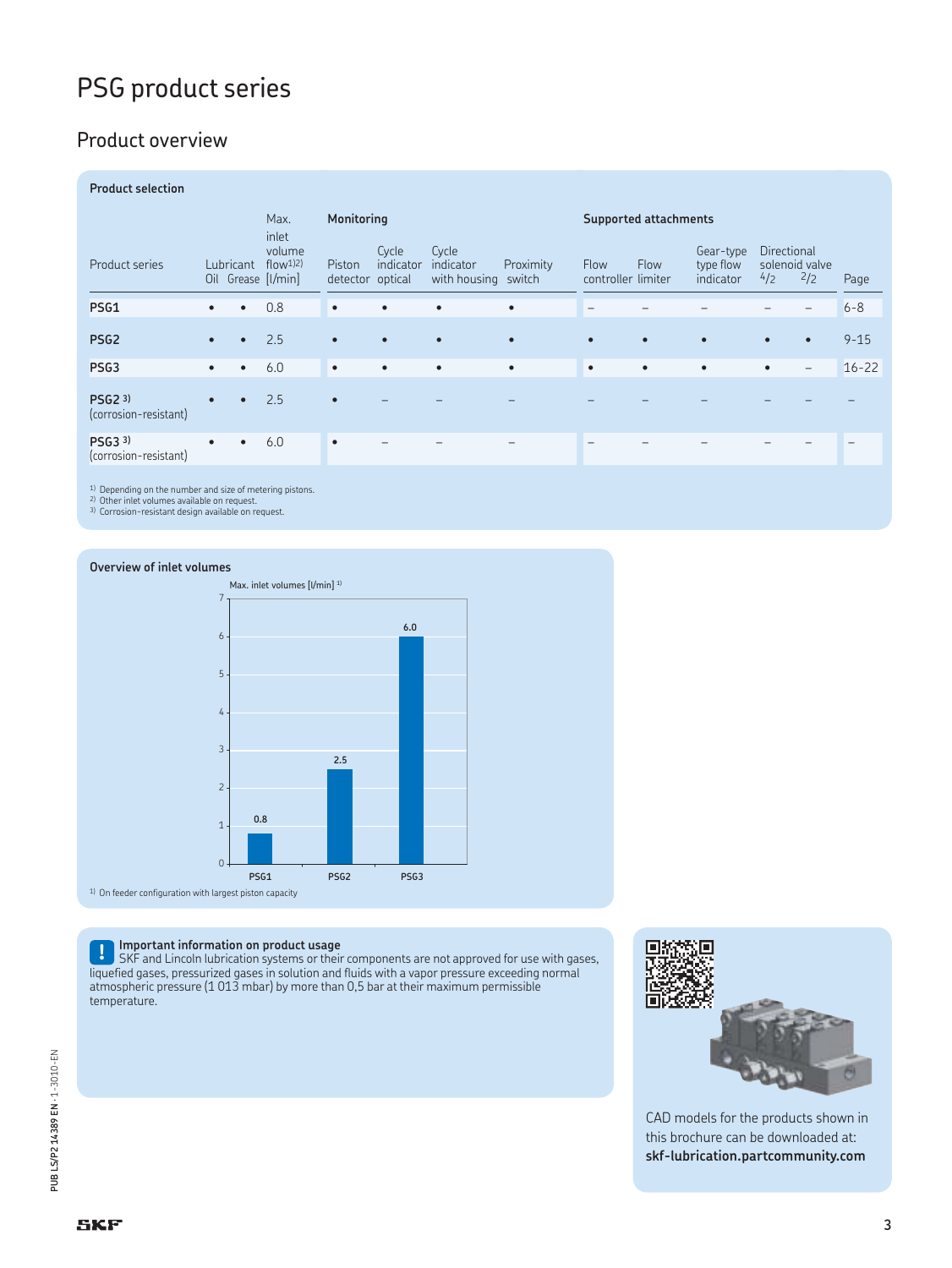### Product description

### General

SKF modular feeders of product series PSG (progressive feeders) can be used for an inlet volumetric flow of up to 0.8, 2.5, or 6.0 l/ min depending on the design. The inlet and all outlets of the feeder are located in the common baseplate. The metering sections are attached to the baseplate and can be replaced without loosening the tubing.

The volumetric flow fed via one tube is forcibly distributed in a predetermined ratio to the outlets, i.e., to the lubrication points or downstream progressive feeders. Pistons aligned in series meter the lubricant for two opposite outlets each and control the function of the neighboring piston. This way, the function of the modular feeder can be checked by monitoring any piston (with a cycle indicator or piston detector) or the inlet volumetric flow (with gear-type flow indicator, only for PSG2 or PSG3) can be monitored.

The check valves that are installed standard (only on PSG2 and PSG3) offer high functional reliability at high or differing back pressures. They provide accurate metering and safe blocking behavior even for internal and external combinations.

### Operation ( $\rightarrow$  Figure 1)

Observation of the movements begin the moment that all three pistons (A**,** B**,** C) on the left end stop show that the lubricant and operating pressures reach from the inlet through the through-duct in the middle to the pistons C-right, B-right and A-left; that is, while pistons C and B retain their positions, the A piston is pushed right. The lubricant volume specified by the piston diameter and stroke is pressed into a duct on the end (**outlet 4**) the same quantity exits. This stroke movement of piston A opens or closes multiple control ducts. Control duct 2, through which the lubricant reaches piston B-left and shifts it right, is now open. The corresponding metering volume is pressed into the outlet duct and exits at **outlet 2**. The stroke movement of piston B has now closed or opened control ducts. Control duct 3 is now open. The lubricant pressure moves piston C to the right, pushing the corresponding metering volume into the duct to **outlet 3.** This movement of piston C opens, among others, the reversing duct that reconnects the through-duct with piston A-right. Analogous to the piston movement just described, pistons A, B and C now move consecutively back to the left.

### Consolidation of outlets ( $\rightarrow$  Figure 2)

The volumetric flow of an outlet can be doubled by internal consolidation of two opposite outlets. To do this, the setscrew G in the baseplate (the right outlet as seen from the feeder inlet) must be unscrewed. The outlet in the baseplate that is no longer needed is to be closed using a washer D and a screw plug V.

Adjacent outlets can be consolidated using external bridges (crossporting). A bridge can consolidate up to three outlets on the PSG1 and up to four outlets on the PSG2 and PSG3. Bridges are available with or without an outlet and with or without a check valve.

For PSG1 modular feeders, we recommend outlet screw unions with a check valve.

### Dummy section

Dummy and functional sections can be varied as desired within the frame size. A minimum of three functional sections are required per feeder. If dummy sections are installed, two lubricant outlets each must be closed in the baseplate (under the dummy section). Increased pressure loss must be expected if two dummy sections are installed side-byside or if dummy sections are used as the start or end section.

### **Information on the design**

The general criteria for the design of progressive feeders also apply without restrictions to the modular feeders. The stroke rate is the most important criterion. It should be kept as low as possible by selecting highvolume sections (guideline value for feeder stroke rate  $\leq$  200 rpm). This also reduces pressure losses and noise levels. In case of an installation on moving machine parts or in case of strong vibrations (e.g., on pressing machines), the piston position of the feeder must not match the direction of movement of the machine part.

A metering element with a larger stroke than the inlet element should preferably be selected to provide reliable and fast self-venting.





PUB LS/P2 14389 EN - 1-3010-EN **PUB LS/P2 14389 EN** · 1-3010-EN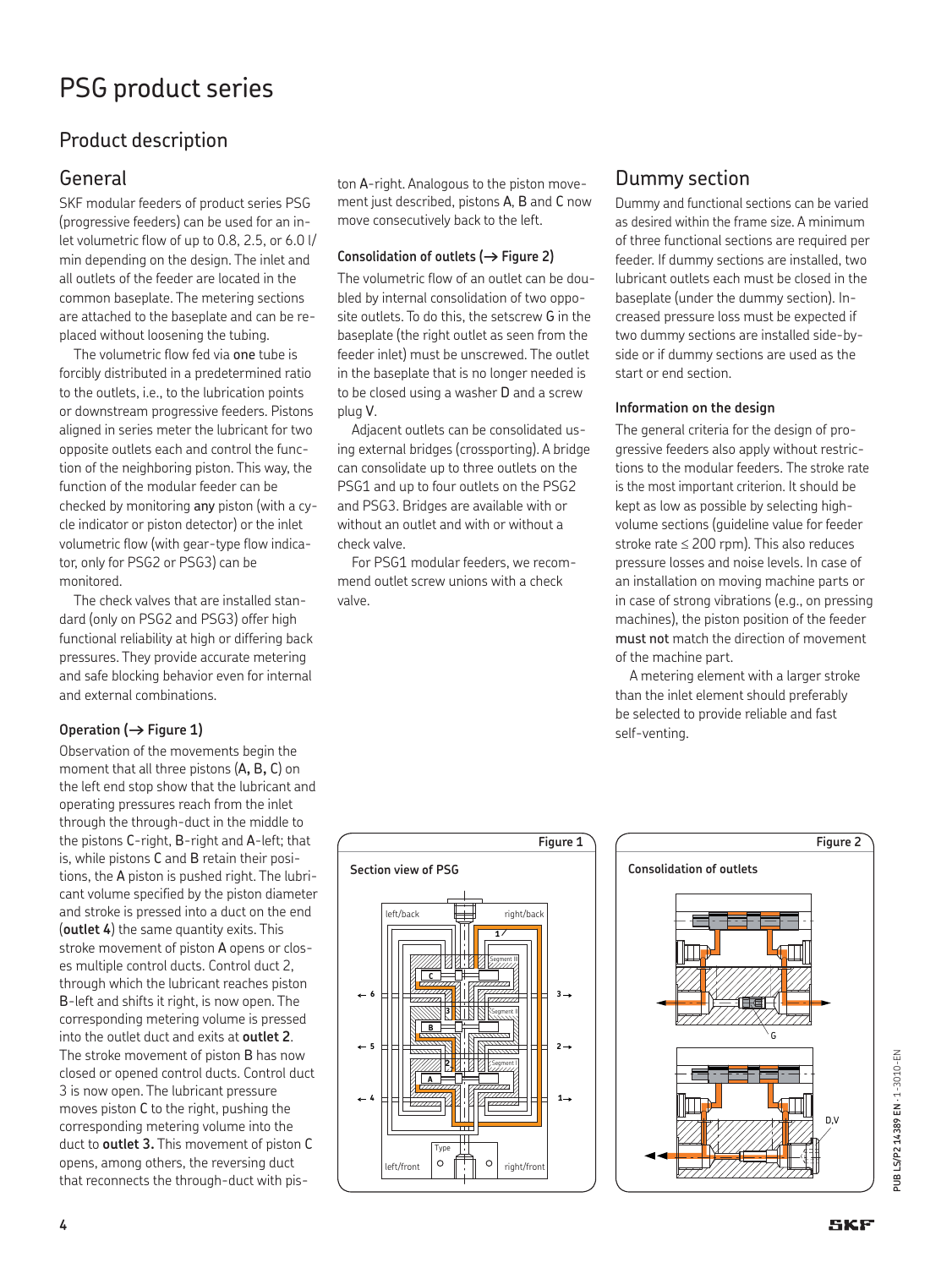### Monitoring and attachments

### Monitoring

All standard sections can be monitored directly or retrofitted with a piston detector. However, if the piston movement will be monitored by a cycle indicator (visual stroke monitoring) or a proximity switch, the appropriate sections must be used.

### **Attachments**

The modular structure of the modular feeders is particularly apparent in the range of available attachments. Depending on frame size, it can be equipped with the following upstream equipment:

Monitoring via cycle indicator (visual only)

- Flow limiter
- Flow controller
- 4/2-directional solenoid valve

• 2/2-directional solenoid valve If the inlet volumetric flow is to be monitored both visually and electrically, an upstream gear-type flow indicator can be employed.

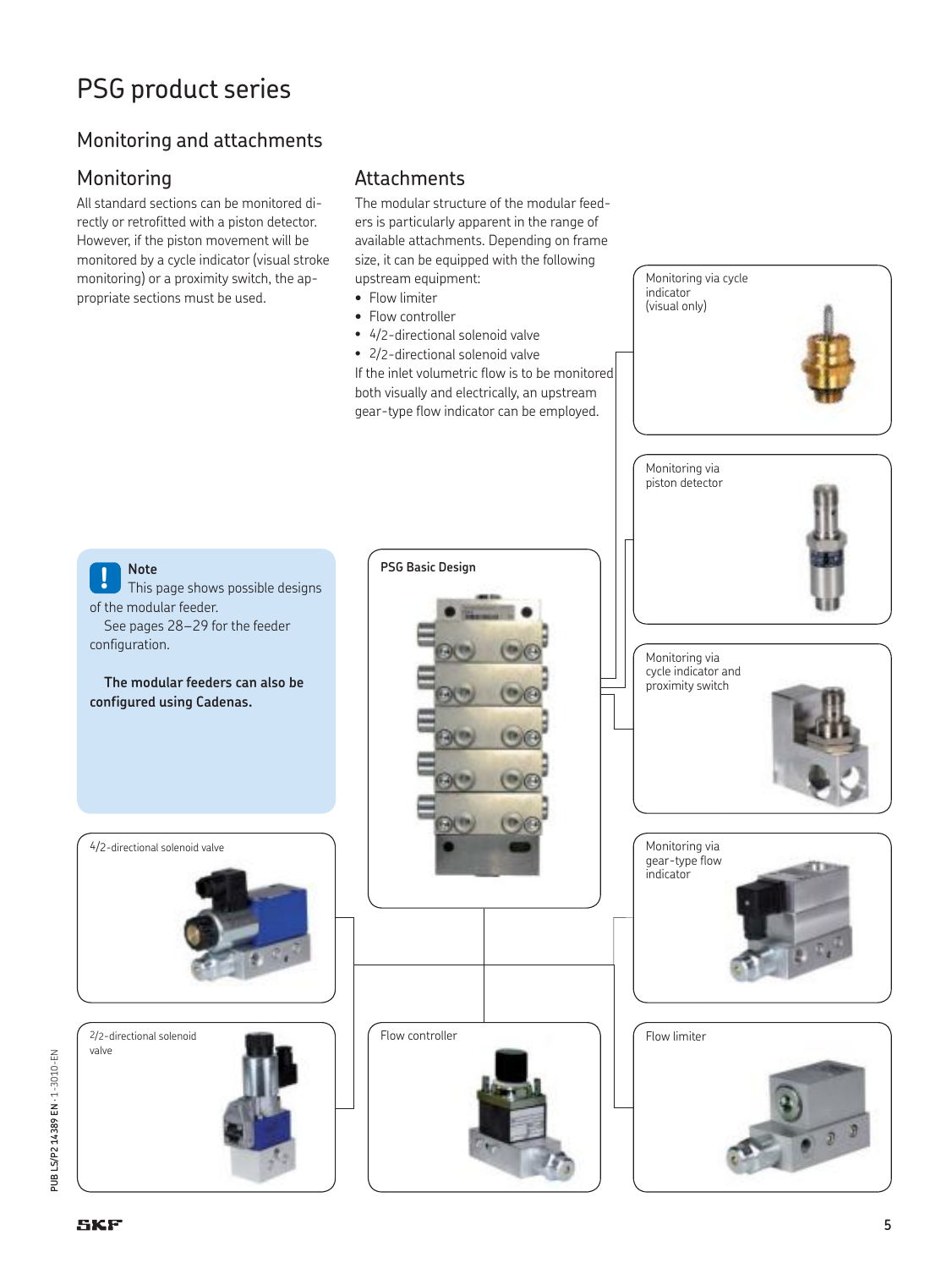### Basic design for oil and grease



### **Technical Data**

| Type Hydraulically controlled<br>Mounting position $\ldots \ldots \ldots \ldots$ Any <sup>1)</sup><br>Ambient temperature range - 15 to +110°C<br>Baseplate with 6, 8, 10, 12, 14, 16, 18,                            | 20 outlets                                         |
|-----------------------------------------------------------------------------------------------------------------------------------------------------------------------------------------------------------------------|----------------------------------------------------|
| Tightening torque feeder section. 6 Nm                                                                                                                                                                                |                                                    |
| <b>Material</b><br>Baseplate Aluminum alloy<br>Sections Free-cutting steel,<br>Seals FKM (FPM)                                                                                                                        | galvanized                                         |
| Hydraulic system<br>Operating pressure, max. 200 bar <sup>2)</sup><br>Inlet volumetric flow $\ldots \ldots \ldots \ldots$ Up to 0.8 l/min $6$<br>Volume per outlet and cycle <sup>3</sup> $\ldots$ 50, 100, 150, 200, | $250 \text{ mm}^3$                                 |
| Division ratio 1:1 to 1:104)<br>Pressure loss with oil $\ldots \ldots \ldots \ldots 5$ to 15 bar <sup>5)</sup><br>Lubricant Nineral oils, greases based                                                               | on mineral oil,<br>environmentally friendly and    |
| Operating viscosity > 12 mm <sup>2</sup> /s<br>Worked penetration 265 x 0.1 mm<br>1000 - 1000 - 1000 - 1000 - 1000 - 1000 - 1000 - 1000 - 1000 - 1000 - 1000 - 1000 - 1000 - 1000 - 1000 - 1000 -                     | synthetic oils and greases<br>(up to NLGI Grade 2) |
|                                                                                                                                                                                                                       |                                                    |

<sup>1</sup> In case of installation on moving machine parts or in case of strong vibrations (e.g., on pressing machines), the piston position of the feeder must not match the direction of movement of<br>the machine part; instead, it

4) Larger division ratios are possible when outlets are consolidated. 5) Depending on volume index, viscosity, and volumetric flow. 6) Grease available on request.

#### **Dimensions**

|                                                            | Number of sections |     |       |     |     |     |     |      |
|------------------------------------------------------------|--------------------|-----|-------|-----|-----|-----|-----|------|
|                                                            | 3                  | 4   | $-57$ | 6 7 |     | - 8 | 9   | 10   |
| A1 [mm]                                                    | 90                 | 112 | 134   | 156 | 178 | 200 | 222 | 244  |
| $B1$ [mm]                                                  | 78                 | 100 | 122   | 144 | 166 | 188 | 210 | 232  |
| $C1$ [mm]                                                  | 44                 | 66  | 88    | 110 | 132 | 154 | 176 | 198  |
| Complete weight 0.77 1.00 1.23 1.46 1.69 1.92 2.15<br>[kg] |                    |     |       |     |     |     |     | 2.39 |



#### **PSG1 modular feeder, basic design**

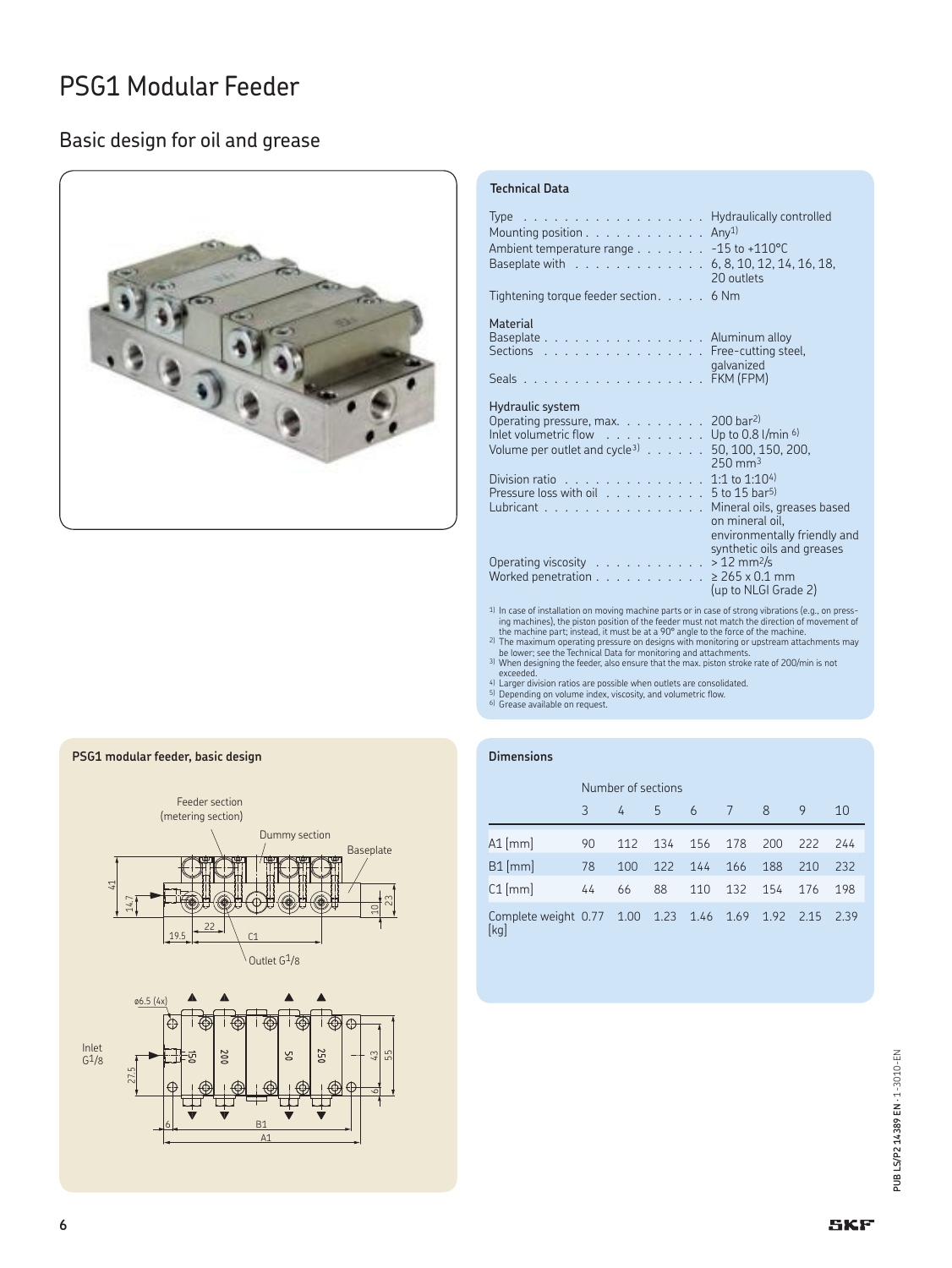Monitoring via piston detector, 3-pin, M12x1 plug and cycle indicator for oil and grease



#### **With cycle indicator**



#### **PSG1 modular feeder with piston detector** For other dimensions, see "PSG1 Basic Design," **page 6**



#### **Technical Data**

Basic design  $\rightarrow$  see Technical Data, page 6

### Piston detector, electrical 1)

| Ambient temperature range $\ldots \ldots \ldots -15$ to +80°C        |  |  |  |  |  |  |  |  |
|----------------------------------------------------------------------|--|--|--|--|--|--|--|--|
| Operating pressure, max. $\ldots$ 200 bar                            |  |  |  |  |  |  |  |  |
| Weight $\ldots$ $\ldots$ $\ldots$ $\ldots$ $\ldots$ $\ldots$ 0.12 kg |  |  |  |  |  |  |  |  |
| Design 4-point LED                                                   |  |  |  |  |  |  |  |  |
| Rated voltage 10 to 36 V DC                                          |  |  |  |  |  |  |  |  |
| Residual ripple $\ldots$ $\leq 10\%$                                 |  |  |  |  |  |  |  |  |
| Max. load current $\ldots \ldots \ldots \ldots 100$ mA               |  |  |  |  |  |  |  |  |
| Protection class IP67                                                |  |  |  |  |  |  |  |  |
| Outlet function PNP contact                                          |  |  |  |  |  |  |  |  |
|                                                                      |  |  |  |  |  |  |  |  |
| Cycle indicator, visual 2)                                           |  |  |  |  |  |  |  |  |
|                                                                      |  |  |  |  |  |  |  |  |
| Ambient temperature range -15 to +75°C                               |  |  |  |  |  |  |  |  |
| Onoroting measure matrix<br>1E <sub>0</sub>                          |  |  |  |  |  |  |  |  |

)perating pressure, max.  $\; \ldots \; \ldots \; \ldots \;$ Weight . . . . . . . . . . . . . . . . . 0.05 kg

1) The piston detector is designed for a service life of approx. 10-15 million cycles. This value may be significantly exceeded depending on the application, external environmental

influences, medium, pressure, and cycle speed. Please contact the manufacturer if in doubt. 2) Attach only to the 200 and 250 mm³ feeder sections (metering sections).

**! Note** Attach either to the left or right side of the feeder sections (metering section).

It is factory-mounted **on the right**.

#### **PSG1 modular feeder with visual cycle indicator** For other dimensions, see "PSG1 Basic Design," **page 6**



**! Note** Electrical plug and socket connections are ordered separately,  $\rightarrow$  page 29.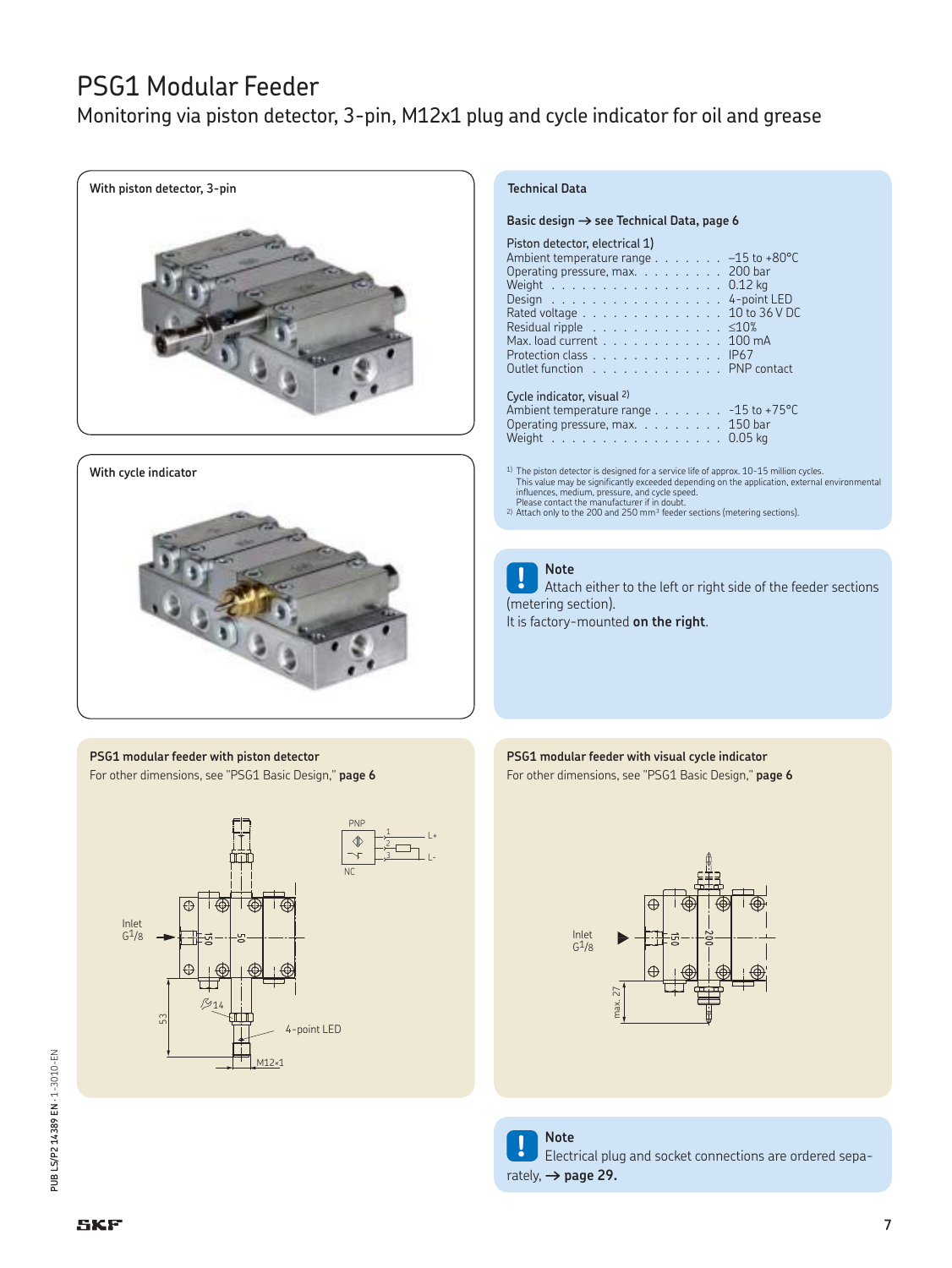### Monitoring via proximity switch and visual cycle indicator with housing for oil and grease



**Visual cycle indicator with housing** (for attaching a sensor provided by customer)



#### **PSG1 modular feeder with proximity switch** For other dimensions, see "PSG1 Basic Design," **page 6**



#### Basic design  $\rightarrow$  Technical Data, page 6

#### Proximity switch M12×1, electrical

| Ambient temperature range $\ldots \ldots \ldots -15$ to +70 °C |  |  |  |  |  |  |  |  |  |
|----------------------------------------------------------------|--|--|--|--|--|--|--|--|--|
| Operating pressure, max. 150 bar                               |  |  |  |  |  |  |  |  |  |
| Weight 0.039 kg                                                |  |  |  |  |  |  |  |  |  |
| Design PNP with LED                                            |  |  |  |  |  |  |  |  |  |
| Rated voltage 10 to 30 V DC                                    |  |  |  |  |  |  |  |  |  |
| Max. load current 130 mA                                       |  |  |  |  |  |  |  |  |  |
| Protection class IP67                                          |  |  |  |  |  |  |  |  |  |
| Outlet function NO-contact                                     |  |  |  |  |  |  |  |  |  |
|                                                                |  |  |  |  |  |  |  |  |  |
| Cycle indicator with housing $1/2$                             |  |  |  |  |  |  |  |  |  |
| Ambient temperature range $\ldots$ -15 to +75 °C               |  |  |  |  |  |  |  |  |  |

Operating pressure, max.  $\ldots$  . . . . . . 150 bar<sup>1)</sup> Weight . . . . . . . . . . . . . . . . . . 0.062 kg

 $1)$  Attach only to the 200 and 250 mm $^3$  feeder sections (metering sections).<br>2) Observe the temperature range of the sensor used!

**! Note** Attach either to the left or right side of the 200 and 250 mm3 feeder sections (metering sections). It is factory-mounted **on the right**.

Always attach from the second section to the second-to-last section.

#### **PSG1 modular feeder with visual cycle indicator with housing** For other dimensions, see "PSG1 Basic Design," **page 6**



**! Note** Electrical plug and socket connections are ordered separately,  $\rightarrow$  page 29.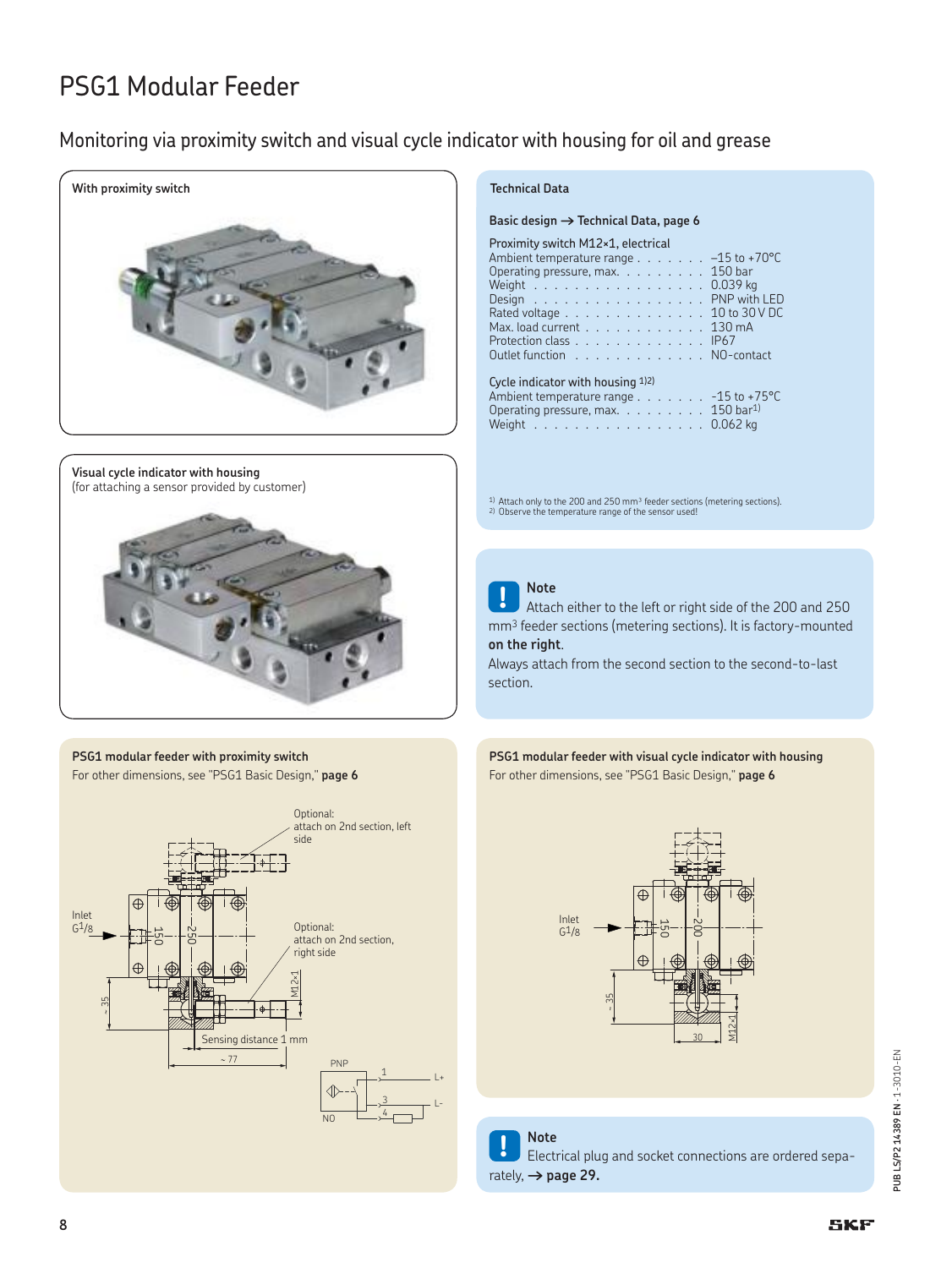### Basic design for oil and grease



**PSG2 modular feeder, basic design**



#### **Technical Data**

| Type Hydraulically controlled<br>Mounting position $\ldots \ldots \ldots \ldots$ Any <sup>1)</sup><br>Ambient temperature range - 15 to +110°C<br>Baseplate with $\ldots \ldots \ldots \ldots \ldots 6, 8, 10, 12, 14, 16, 18,$ | 20 outlets                                                                    |
|---------------------------------------------------------------------------------------------------------------------------------------------------------------------------------------------------------------------------------|-------------------------------------------------------------------------------|
| Tightening torque feeder section. $\ldots$ . 10 Nm                                                                                                                                                                              |                                                                               |
| <b>Material</b><br>Baseplate Aluminum alloy<br>Sections Free-cutting steel,<br>Seals FKM (FPM)                                                                                                                                  | galvanized                                                                    |
| Hydraulic system<br>Operating pressure, max. $\ldots$ 200 bar <sup>2)</sup><br>Inlet volumetric flow $\ldots$ Up to 2.5 l/min $^{6}$<br>Volume per outlet and cycle <sup>3)</sup> $\ldots \ldots$ . 60, 120, 240, 360, 480,     | 600, 720, 840 mm <sup>3</sup>                                                 |
| Division ratio 1:1 to 1:284)<br>Pressure loss with oil 5 to 15 bar <sup>5)</sup><br>Lubricant Nineral oils, greases based                                                                                                       | on mineral oil.<br>environmentally friendly and<br>synthetic oils and greases |
| Operating viscosity $\ldots \ldots \ldots \ldots > 12$ mm <sup>2</sup> /s<br>Worked penetration 265 x 0.1 mm                                                                                                                    | (up to NLGI Grade 2)                                                          |
| <sup>1)</sup> In case of installation on moving machine parts or in case of strong vibrations (e.g., on press-                                                                                                                  |                                                                               |

<sup>1)</sup> In case of installation on moving machine parts or in case of strong vibrations (e.g., on pressing ing machines), the piston position of the feeder must not match the direction of movement of the machine part; instea

2) The maximum operating pressure on designs with monitoring or upstream attachments may be lower; see the Technical Data for monitoring and attachments.

3) When designing the feeder, also ensure that the max. piston stroke rate of 200/min is not exceeded.

4) Larger division ratios are possible when outlets are consolidated.

5) Depending on volume index, viscosity, and volumetric flow.

6) Grease available on request.

#### **Dimensions**

|                                                  | Number of sections |     |     |     |     |      |      |      |
|--------------------------------------------------|--------------------|-----|-----|-----|-----|------|------|------|
|                                                  | 3                  | 4   | 5.  | 6 7 |     | - 8  | 9    | 10   |
| $A2$ [mm]                                        | 131                | 159 | 187 | 215 | 243 | 271  | 299  | 327  |
| $B2$ [mm]                                        | 103                | 131 | 159 | 187 | 215 | 243  | 271  | 299  |
| $C2$ [mm]                                        | 56                 | 84  | 112 | 140 | 168 | 196  | 224  | 252  |
| Complete weight 2.24 2.85 3.49 4.10 4.78<br>[kg] |                    |     |     |     |     | 5.42 | 6.06 | 6.73 |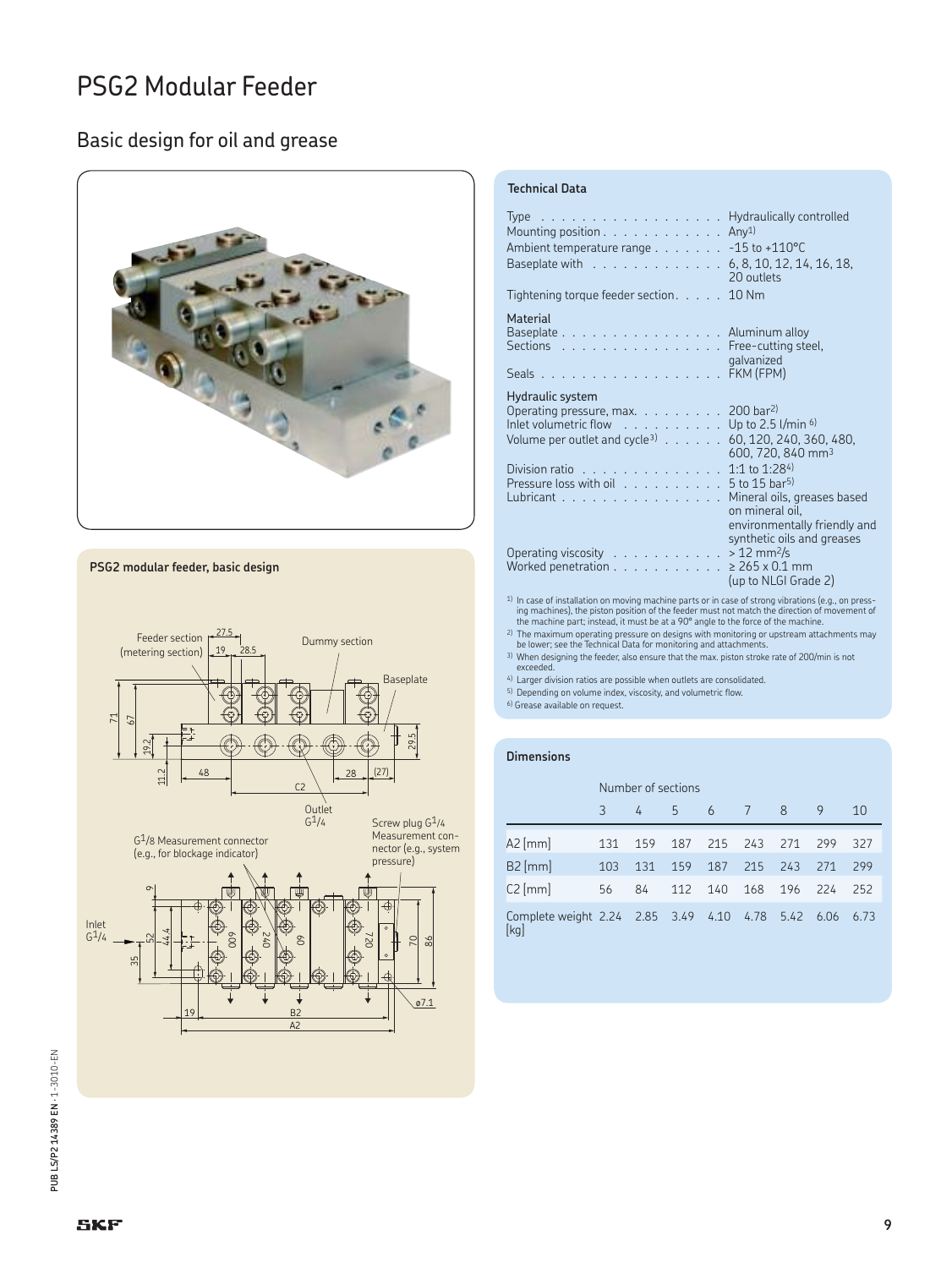Monitoring via piston detector, 3-pin, M12x1 plug and cycle indicator for oil and grease







#### **PSG2 modular feeder with piston detector** For other dimensions, see "PSG2 Basic Design," **page 9**



### **Technical Data**

Basic design  $\rightarrow$  Technical Data, page 9

#### Piston detector, electrical 1)

| Ambient temperature range $\ldots \ldots \ldots -15$ to +80°C        |
|----------------------------------------------------------------------|
| Operating pressure, max. 200 bar                                     |
| Weight $\ldots$ $\ldots$ $\ldots$ $\ldots$ $\ldots$ $\ldots$ 0.12 kg |
| Design 4-point LED                                                   |
| Rated voltage 10 to 36 V DC                                          |
| Residual ripple $\ldots$ $\leq 10\%$                                 |
| Max. load current 100 mA                                             |
| Protection class IP67                                                |
| Outlet function PNP contact                                          |
|                                                                      |
| Cycle indicator, visual 2)                                           |
|                                                                      |

Ambient temperature range . . . . . . . - 15 to +90°C Operating pressure, max. . . . . . . . . . 150 bar Weight . . . . . . . . . . . . . . . . . 0.05 kg

<sup>1)</sup> The piston detector is designed for a service life of approx. 10-15 million cycles.<br>This value may be significantly exceeded depending on the application, external environmental<br>influences, medium, pressure, and cycle Please contact the manufacturer if in doubt.

 $2)$  The 60 mm<sup>3</sup> metering section cannot be equipped with visual monitoring.

**! Note** Attach either to the left or right side of the feeder sections (metering sections).

It is factory-mounted **on the right**.

### **PSG2 modular feeder with cycle indicator**

For other dimensions, see "PSG2 Basic Design," **page 9**



PUB LS/P2 14389 EN - 1-3010-EN **PUB LS/P2 14389 EN** · 1-3010-EN

**! Note** Electrical plug and socket connections are ordered separately,  $\rightarrow$  page 29.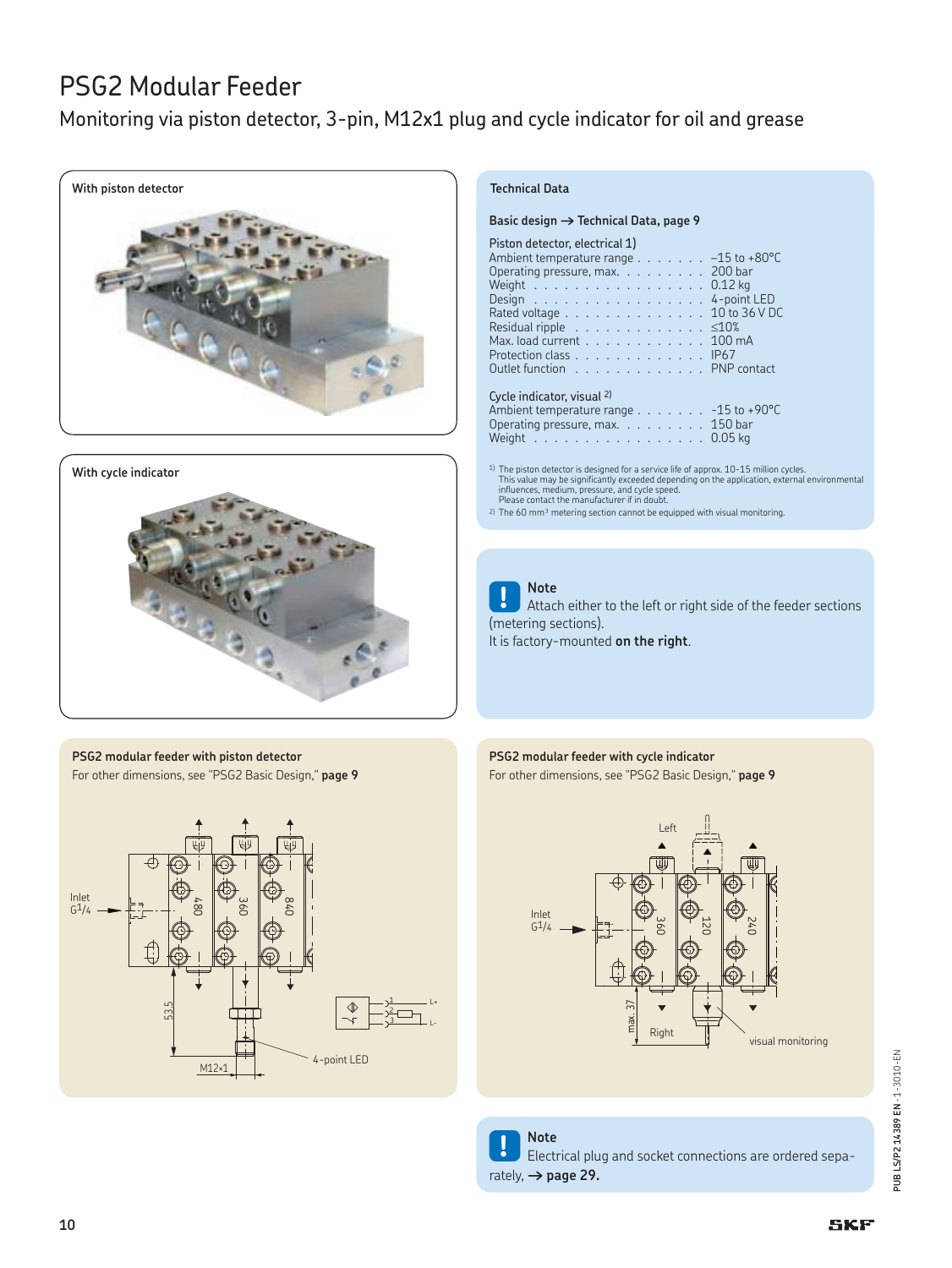### Monitoring via proximity switch and via cycle indicator with housing for oil and grease



**Visual cycle indicator with housing** (for attaching a sensor provided by customer)



**PSG2 modular feeder with proximity switch** For other dimensions, see "PSG2 Basic Design," **page 9**



#### **Technical Data**

Basic design  $\rightarrow$  Technical Data, page 9

| Proximity switch M18×1, electrical               |
|--------------------------------------------------|
| Ambient temperature range $\ldots$ -15 to +70 °C |
| Operating pressure, max. 150 bar                 |
| Weight 0.093 kg                                  |
| Design PNP with LED                              |
| Rated voltage 10 to 30 V DC                      |
| Max. load current 130 mA                         |
| Protection class IP67                            |
| Outlet function NO-contact                       |
|                                                  |

| Cycle indicator with housing 1)                         |  |
|---------------------------------------------------------|--|
| Ambient temperature range - 15 to +90°C                 |  |
| Operating pressure, max. $\ldots$ 150 bar <sup>1)</sup> |  |
| Weight 0.062 kg                                         |  |

1) Observe the temperature range of the sensor used!



**! Note** Attach either to the left or right side of the feeder sections (metering sections).

It is factory-mounted **on the right**.

Always attach from the second section to the second-to-last section.





**! Note** Electrical plug and socket connections are ordered separately,  $\rightarrow$  page 29.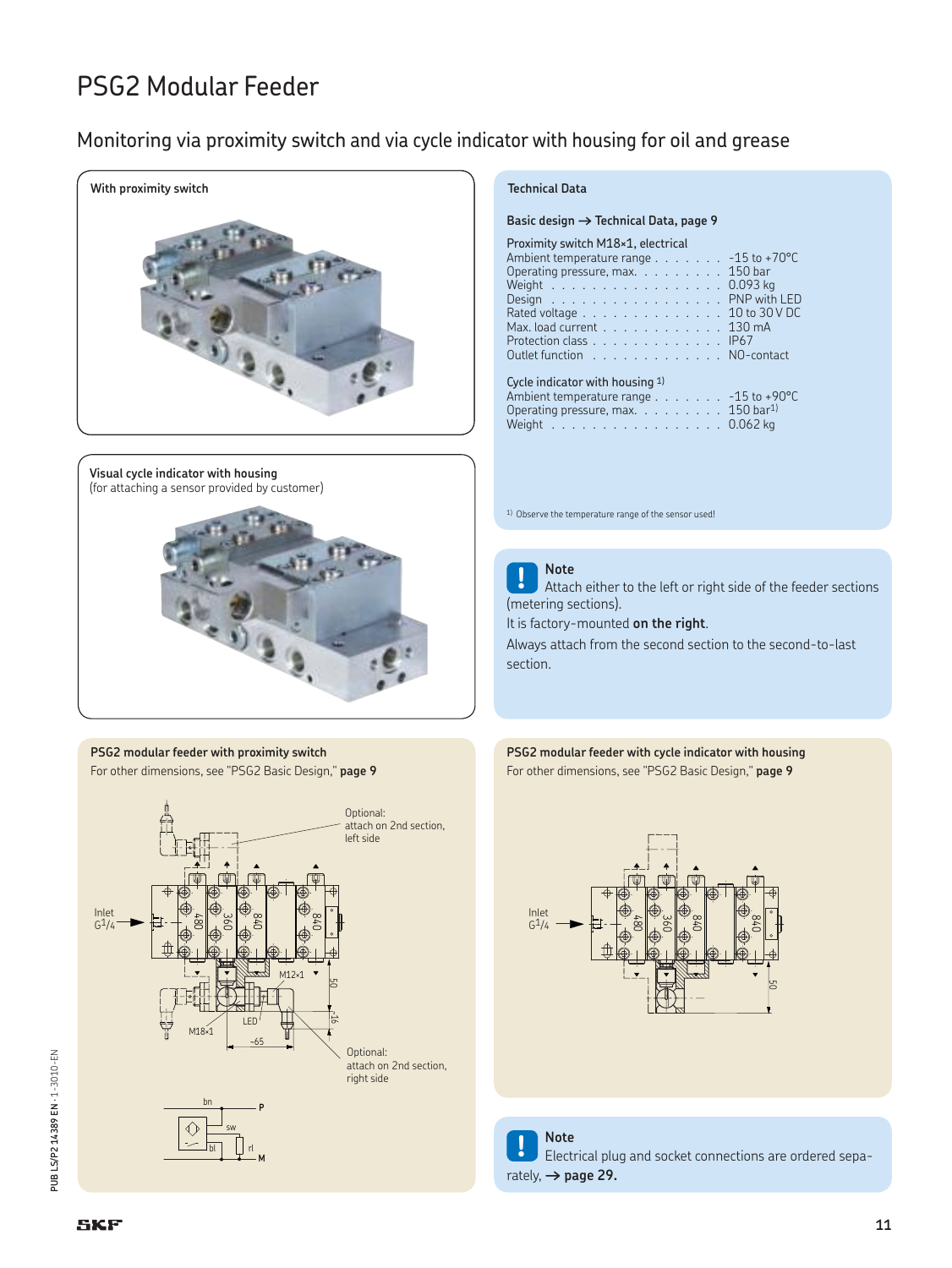### with solenoid valve for oil (4/2-directional) or oil and grease (2/2-directional)



**With 4/2-directional solenoid valve for oil**



**PSG2 modular feeder with 2/2-directional solenoid valve** For other dimensions, see "PSG2 Basic Design," **page 9**



#### **Technical Data**

| 4/2-directional solenoid valve<br>Ambient temperature range $\ldots \ldots \ldots -15$ to +75°C<br>Operating pressure, max. 150 bar<br>Lubricant Mineral oils, environmentally<br>Weight with housing. $\ldots \ldots \ldots \ldots 1.6$ kg<br>Electrical design $\ldots \ldots \ldots \ldots$ NG6<br>Connection dimensions DIN 24340<br>System voltage $\ldots \ldots \ldots \ldots$ 24 V DC<br>Designs Continuity to feeder                   |  |  | <b>CONTRACTOR</b> | friendly and synthetic oils<br>normally closed (NC) or open<br>(NO)                                     |
|-------------------------------------------------------------------------------------------------------------------------------------------------------------------------------------------------------------------------------------------------------------------------------------------------------------------------------------------------------------------------------------------------------------------------------------------------|--|--|-------------------|---------------------------------------------------------------------------------------------------------|
| 2/2-directional solenoid valve<br>Ambient temperature range $\ldots \ldots \ldots -15$ to +75°C<br>Operating pressure, $max. \ldots \ldots$ 200 bar<br>Lubricant Greases and oils based on<br>Weight with housing $\ldots \ldots \ldots \ldots 1.94$ kg<br>Electrical design $\ldots \ldots \ldots \ldots$ NG6<br>Connection dimensions DIN 24340<br>System voltage $\ldots \ldots \ldots \ldots \ldots 24$ VDC<br>Designs Continuity to feeder |  |  |                   | mineral oil as well as<br>environmentally friendly and<br>synthetic oils and greases<br>normally closed |





PUB LS/P2 14389 EN - 1-3010-EN **PUB LS/P2 14389 EN** · 1-3010-EN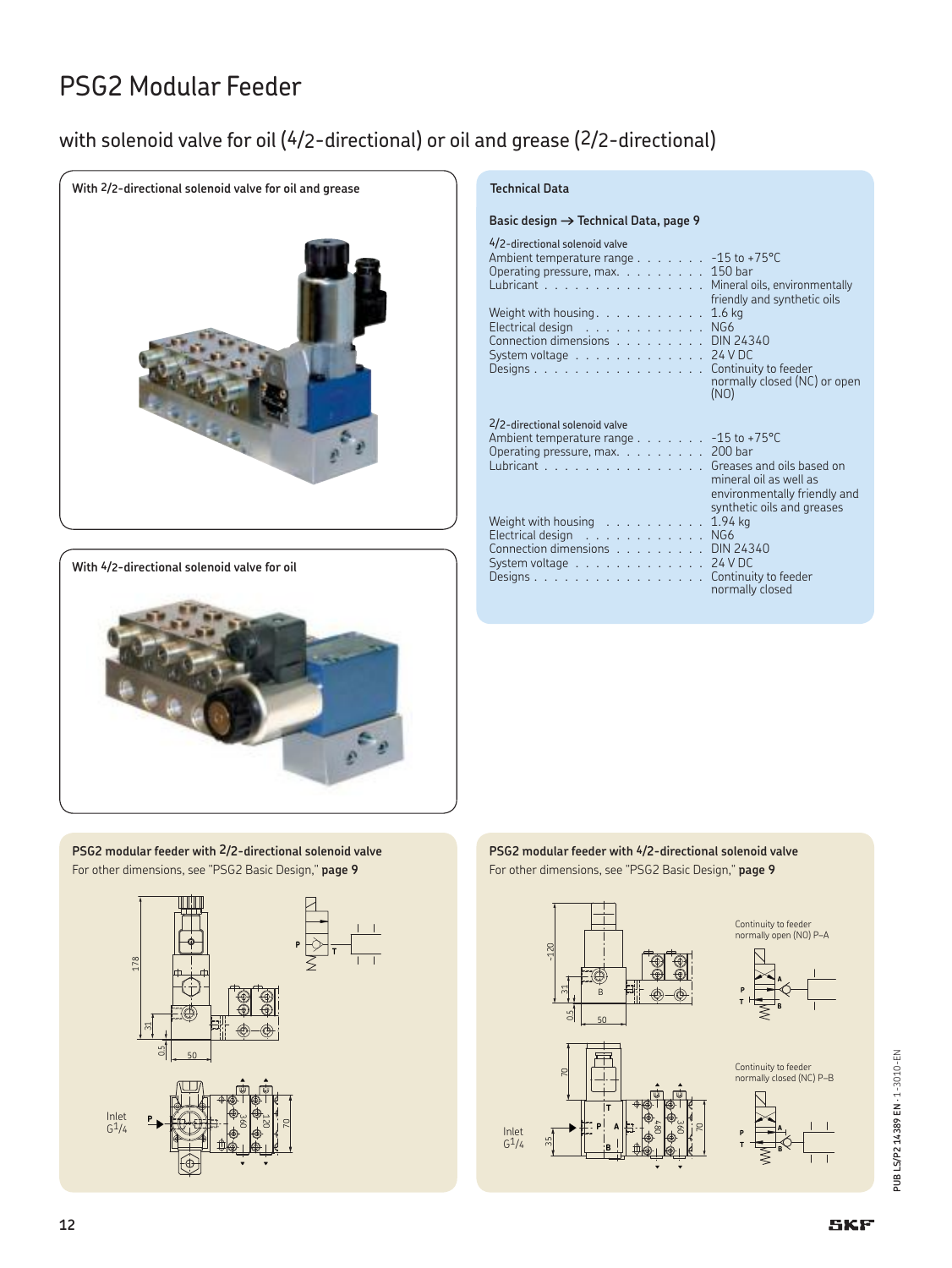### with gear-type flow indicator and interchangeable strainer for oil



#### **Technical Data**

rately,  $\rightarrow$  page 29.

**For basic design, see Technical Data, page 9**

| Gear-type flow indicator<br>Ambient temperature range $\ldots$ -15 to +70°C<br>Operating pressure, max. 85 bar<br>Lubricant Mineral oils, environmentally<br>Operating viscosity 20 to 1000 mm <sup>2</sup> /s | friendly and synthetic oils |
|----------------------------------------------------------------------------------------------------------------------------------------------------------------------------------------------------------------|-----------------------------|
| Filter rating / interchangeable strainer 0.3 mm<br>Weight $\ldots \ldots \ldots \ldots \ldots \ldots 0.9$ kg                                                                                                   |                             |
| Design of electrical sensor Hall sensor (PNP                                                                                                                                                                   | technology)                 |
| Rated voltage 24 V DC                                                                                                                                                                                          |                             |
| Residual ripple $\ldots \ldots \ldots \ldots \ldots$ $\leq 10\%$                                                                                                                                               |                             |
| Protection class IP65                                                                                                                                                                                          |                             |
| Proportionality factor $\dots \dots \dots \dots 4.6$ cm <sup>3</sup> /pulse                                                                                                                                    |                             |

**! Note** Electrical plug and socket connections are ordered sepa-

**PSG2 modular feeder with gear-type flow indicator** For other dimensions, see "PSG2 Basic Design," **page 9**



Specific volume 4.6 cm<sup>3</sup>/R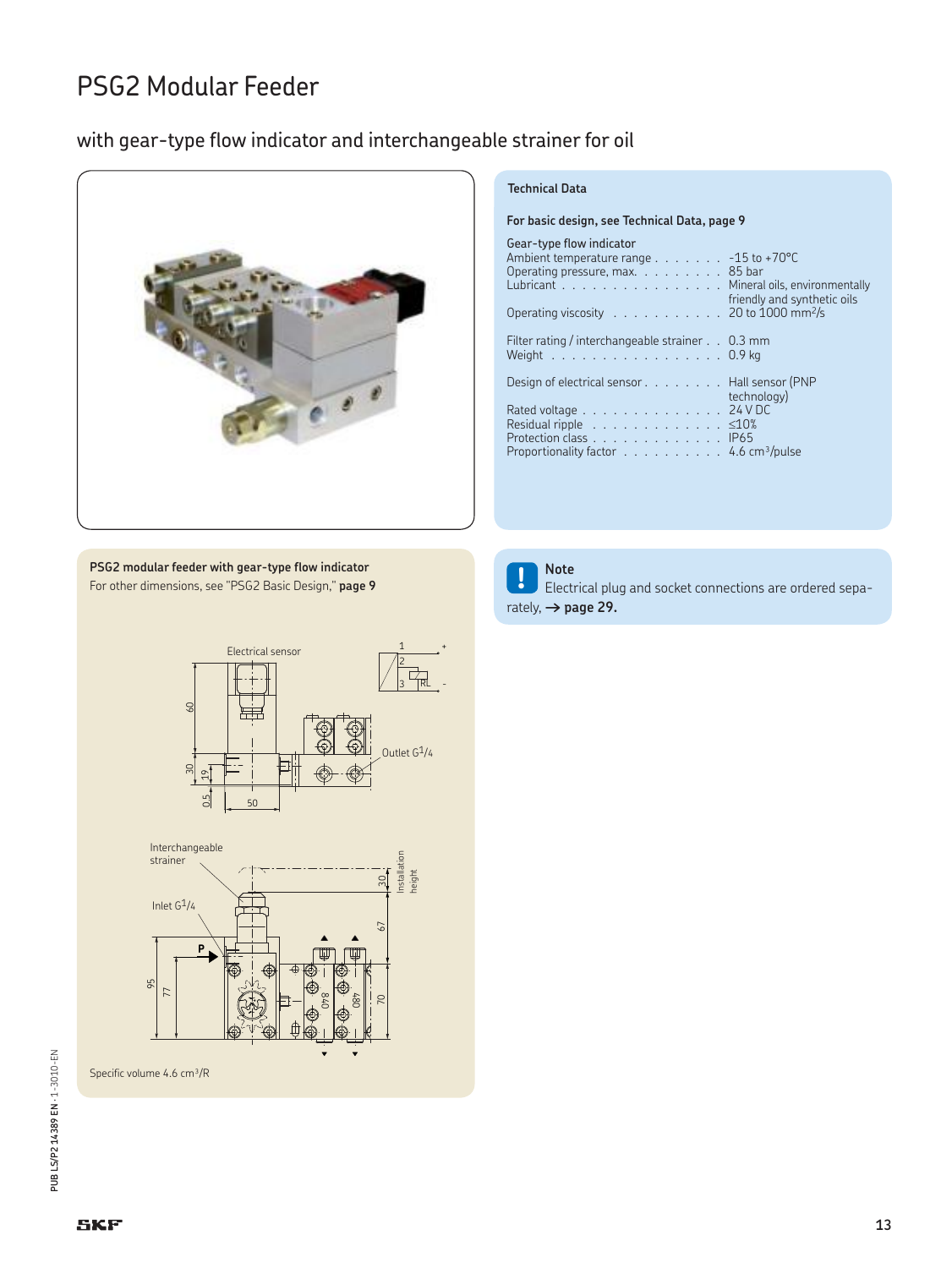### with flow controller for oil



#### **Technical Data**

#### Basic design  $\rightarrow$  Technical Data, page 9

Flow controller

| Type 2-directional flow control                                                                                                                                                                                                                           | valve                                |
|-----------------------------------------------------------------------------------------------------------------------------------------------------------------------------------------------------------------------------------------------------------|--------------------------------------|
| Ambient temperature range $\ldots \ldots \ldots -15$ to +75 °C<br>Adjustment range $\ldots \ldots \ldots \ldots \ldots$ 0.1 to 2.5 l/min<br>Weight $\ldots \ldots \ldots \ldots \ldots \ldots 1.4$ kg<br>Flow controller designs $\ldots$ Up to 0.6 l/min | Up to $1.6$ l/min<br>Up to 2.5 l/min |
| <b>Hydraulic system</b><br>Operating pressure, max. $\ldots$ 200 bar<br>Lubricant Mineral oils, environmentally                                                                                                                                           | friendly and synthetic oils          |
| Filter rating / interchangeable strainer 0.3 mm<br>Operating viscosity $\ldots \ldots \ldots \ldots 12$ to 350 mm <sup>2</sup> /s<br>Filter rating / interchangeable strainer 0.3 mm<br>Scale graduation $\ldots \ldots \ldots \ldots 1-10$               |                                      |

### **PSG2 modular feeder with flow controller**

For other dimensions, see "PSG2 Basic Design," **page 9**

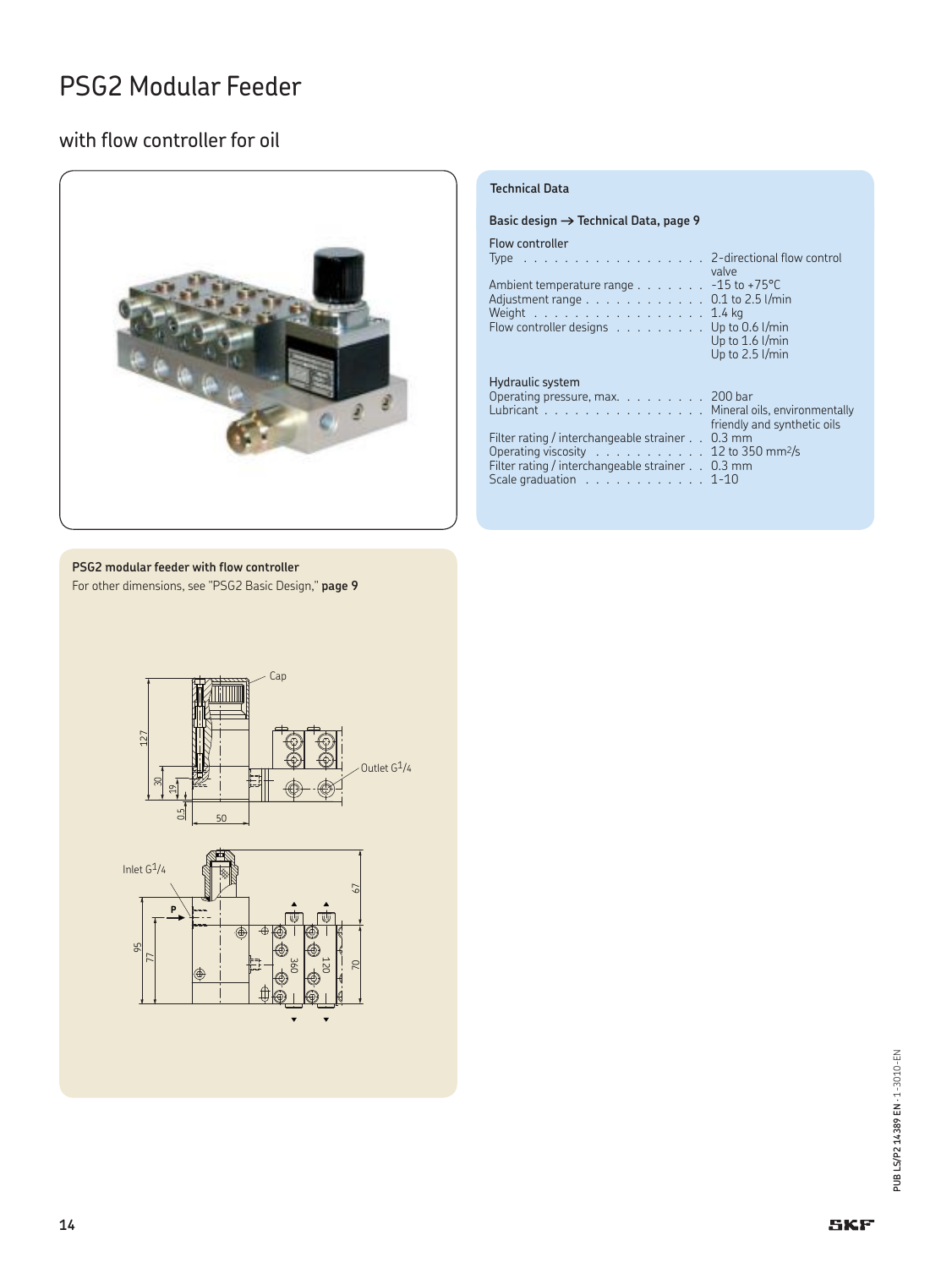### with SP/SMB8 flow limiter for oil



#### **PSG2 modular feeder with flow limiter**

For other dimensions, see "PSG2 Basic Design," **page 9**





| up to 1.56 l/min <sup>1)</sup> | Plug-in nozzles for flow limiter<br><b>Nominal volumetric flow</b> |      | <b>Nominal volumetric flow</b><br>from $1.67$ l/min |                                  |      |  |
|--------------------------------|--------------------------------------------------------------------|------|-----------------------------------------------------|----------------------------------|------|--|
| Nominal<br>volume<br>[1/min]   | Nozzle ø<br>$\lfloor mm \rfloor$                                   | Code | Nominal<br>volume<br>[1/min]                        | Nozzle ø<br>$\lfloor mm \rfloor$ | Code |  |
| 0.08                           | 0.5                                                                | A    | 1.67                                                | 1.5                              | A    |  |
| 0.12                           | 0.55                                                               | B    | 1.79                                                | 1.55                             | B    |  |
| 0.15                           | 0.6                                                                | C    | 1.92                                                | 1.6                              | C    |  |
| 0.21                           | 0.65                                                               | D    | 2.07                                                | 1.65                             | D    |  |
| 0.25                           | 0.7                                                                | E    | 2.21                                                | 1.7                              | E    |  |
| 0.29                           | 0.75                                                               | F    | 2.36                                                | 1.75                             | F    |  |
| 0.35                           | 0.8                                                                | G    | 2.52                                                | 1.8                              | G    |  |
| 0.41                           | 0.85                                                               | н    |                                                     |                                  |      |  |
| 0.47                           | 0.9                                                                | J    |                                                     |                                  |      |  |
| 0.56                           | 0.95                                                               | K    |                                                     |                                  |      |  |
| 0.65                           | 1                                                                  | L    |                                                     |                                  |      |  |
| 0.73                           | 1.05                                                               | M    |                                                     |                                  |      |  |
| 0.79                           | 1.1                                                                | N    |                                                     |                                  |      |  |
| 0.88                           | 1.15                                                               | P    |                                                     |                                  |      |  |
| 0.98                           | 1.2                                                                | Q    |                                                     |                                  |      |  |
| 1.09                           | 1.25                                                               | R    |                                                     |                                  |      |  |
| 1.18                           | 1.3                                                                | S    |                                                     |                                  |      |  |
| 1.30                           | 1.35                                                               | T    |                                                     |                                  |      |  |
| 1.43                           | 1.4                                                                | U    |                                                     |                                  |      |  |
| 1.56                           | 1.45                                                               | V    |                                                     |                                  |      |  |

**Technical Data**

Flow limiter SP/SMB8

**Basic design → Technical Data, page 9** 

Type . . . . . . . . . . . . . . . . . . 2-directional flow control

Lubricant . . . . . . . . . . . . . . . . . . Mineral oils, environmentally

Ambient temperature range . . . . . . . - 15 to +100°C Operating pressure, max. . . . . . . . . . 200 bar Inlet volumetric flow . . . . . . . . . . 0,1 to 2,5 l/min

Operating viscosity . . . . . . . . . . . 20 to 600 mm2/s Filter rating / interchangeable strainer . . 0.3 mm Weight . . . . . . . . . . . . . . . . . 0.41 kg

valve

friendly and synthetic oils

<sup>1)</sup> The values in the table are based on a differential pressure of 20 bar and viscosity of 300 mm<sup>2</sup>/s.<br>Other differential pressures or viscosities result in slightly different delivery rates. These can<br>be determined pr

# PUB LS/P2 14389 EN - 1-3010-EN **PUB LS/P2 14389 EN** · 1-3010-EN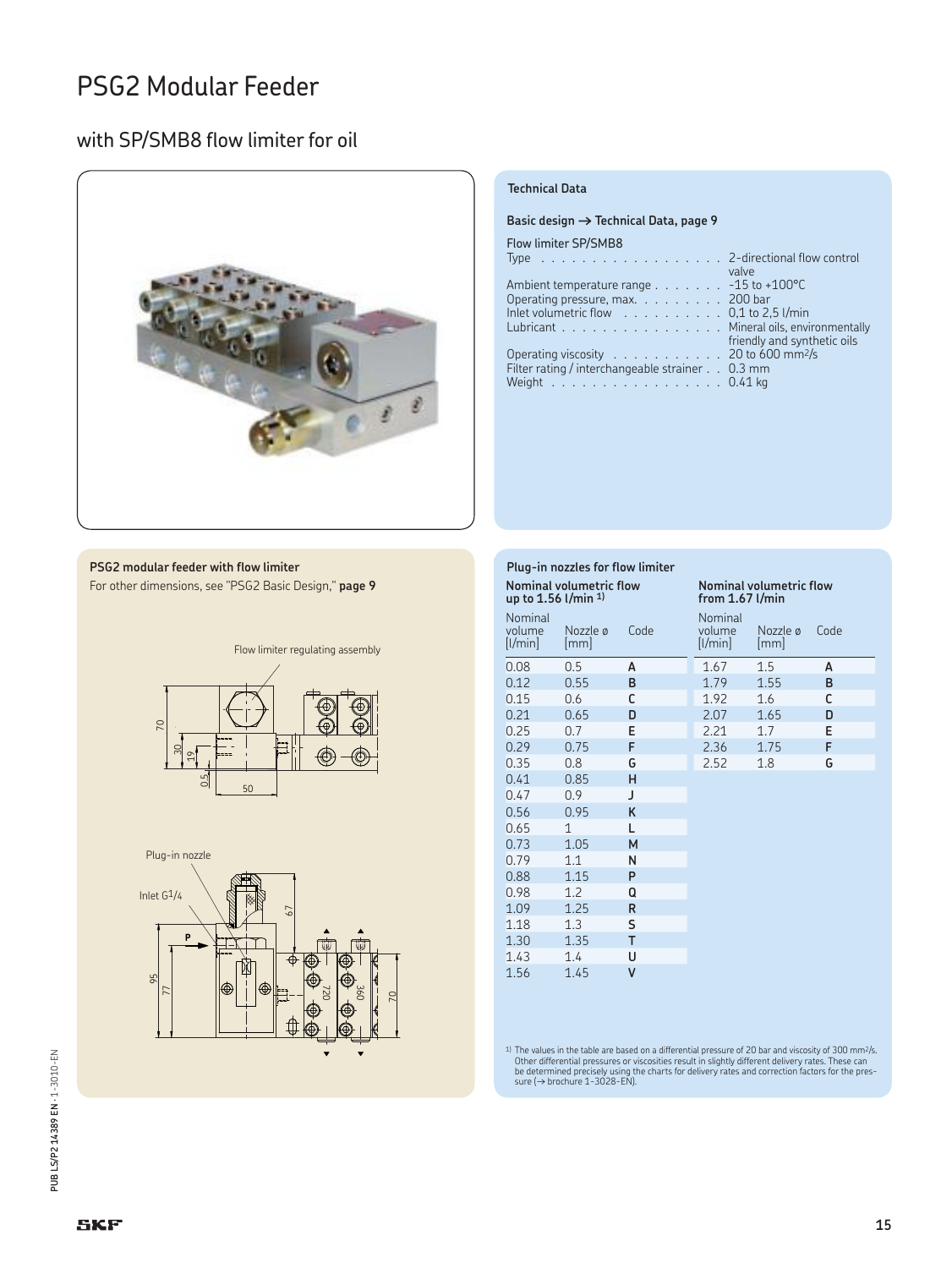### Basic design for oil and grease



#### **PSG3 modular feeder, basic design**



#### **Technical Data**

| Type $\ldots$ $\ldots$ $\ldots$ $\ldots$ $\ldots$ $\ldots$ $\ldots$ . Hydraulically controlled<br>Mounting position $\ldots$ Any <sup>1)</sup><br>Ambient temperature range - 15 to +110°C<br>Baseplate with 6, 8, 10, 12, 14, 16, 18,<br>Tightening torque feeder section. 23 Nm | 20 outlets                                                                                                                              |
|-----------------------------------------------------------------------------------------------------------------------------------------------------------------------------------------------------------------------------------------------------------------------------------|-----------------------------------------------------------------------------------------------------------------------------------------|
| Material<br>Baseplate Aluminum alloy<br>Sections Steel, galvanized<br>Seals FKM (FPM)                                                                                                                                                                                             |                                                                                                                                         |
| Hydraulic system<br>Operating pressure, max. 200 bar <sup>2)</sup><br>Inlet volumetric flow $\ldots$ Up to 6 l/min $6$<br>Volume per outlet and cycle <sup>3)</sup> $\ldots$                                                                                                      | 800, 1200, 1600,<br>2400, 3200 mm <sup>3</sup>                                                                                          |
| Piston stroke rate<br>Division ratio 1:1 to 1:84)<br>Pressure loss with oil $\ldots \ldots \ldots \ldots 5$ to 15 bar <sup>5)</sup><br>Lubricant                                                                                                                                  | max. 200/min<br>Mineral oils, greases based<br>on mineral oil.                                                                          |
| Operating viscosity<br>Worked penetration                                                                                                                                                                                                                                         | environmentally friendly and<br>synthetic oils and greases<br>$>12$ mm <sup>2</sup> /s<br>$> 265 \times 0.1$ mm<br>(up to NLGI Grade 2) |

<sup>1)</sup> In case of installation on moving machine parts or in case of strong vibrations (e.g., on pressing machines), the piston position of the feeder must not match the direction of movement of<br>the machine part; instead, it must be at a 90° angle to the force of the machine.

2) The maximum operating pressure on designs with monitoring or upstream attachments may be lower; see the Technical Data for monitoring and attachments.

3) When designing the feeder, also ensure that the max. piston stroke rate of 200/min is not exceeded.

4) Larger division ratios are possible when outlets are consolidated.

<sup>5)</sup> Depending on volume index, viscosity, and volumetric flow.<br><sup>6)</sup> Grease available on request.

#### **Dimensions**

|                                                                       | Number of sections |     |     |         |     |     |     |     |
|-----------------------------------------------------------------------|--------------------|-----|-----|---------|-----|-----|-----|-----|
|                                                                       | २                  | 4   | -5  | 6 7     |     | 8   | 9   | 10  |
| $A3$ [mm]                                                             | 165                | 208 | 251 | 294     | 337 | 380 | 423 | 466 |
| $B3$ [mm]                                                             | 147                | 190 | 233 | 276 319 |     | 362 | 405 | 448 |
| $C3$ [mm]                                                             | 86                 | 129 | 172 | 215     | 258 | 301 | 344 | 387 |
| Complete weight 6.83 8.55 10.27 11.99 13.71 15.43 17.15 18.87<br>[kg] |                    |     |     |         |     |     |     |     |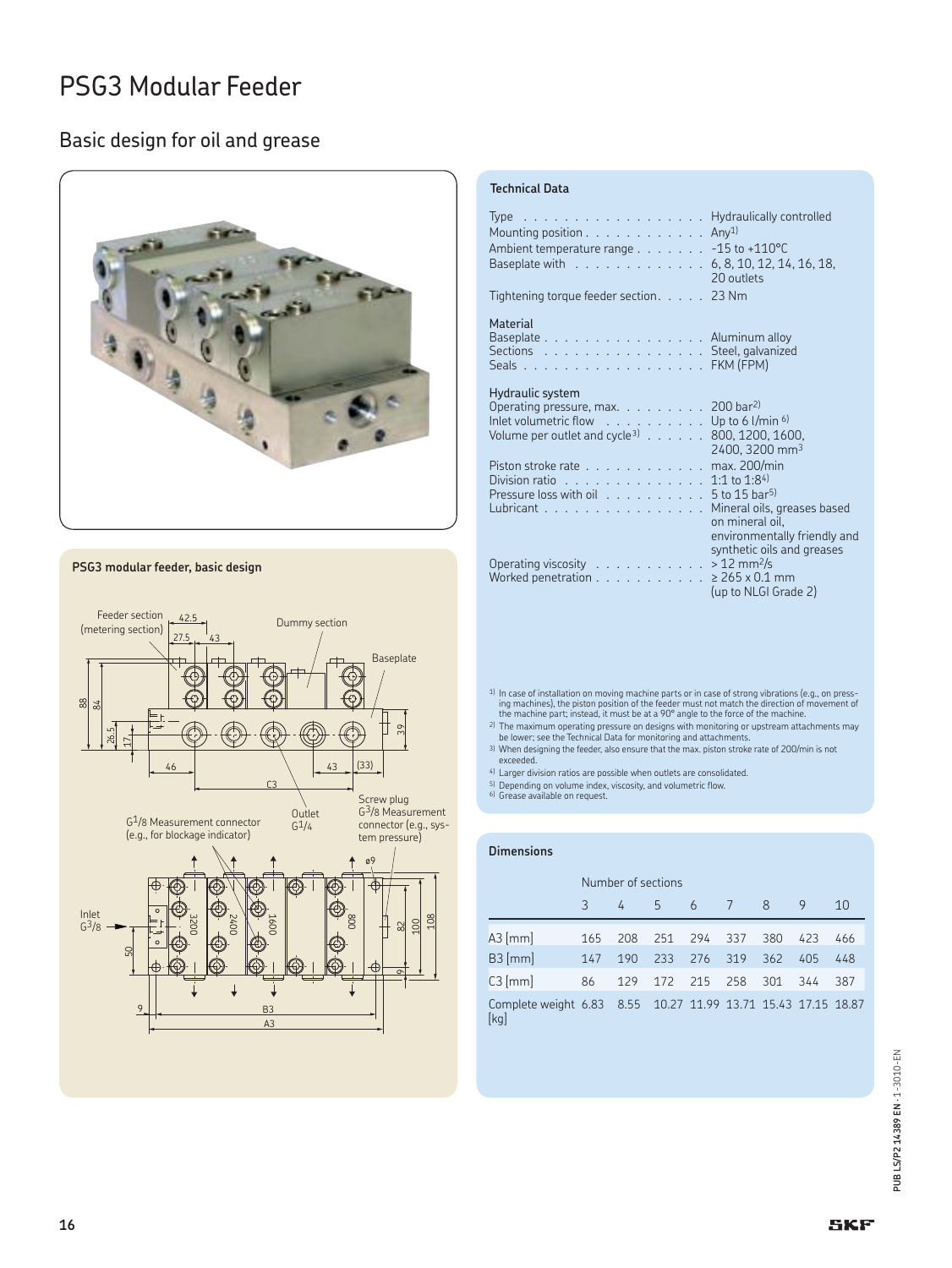Monitoring via piston detector, 3-pin, M12x1 plug and cycle indicator for oil and grease



#### **PSG3 with cycle indicator**



**PSG3 modular feeder with piston detector** For other dimensions, see "PSG3 Basic Design," **page 16**



#### **Technical Data**

**Basic design † Technical Data, page 16**

### Piston detector, electrical 1)

| Ambient temperature range $\ldots \ldots \ldots -15$ to +80°C     |
|-------------------------------------------------------------------|
| Operating pressure, max. $\ldots$ 200 bar <sup>2)</sup>           |
| Weight $\ldots \ldots \ldots \ldots \ldots \ldots 0.12$ kg        |
| Design 4-point LED                                                |
| Rated voltage 10 to 36 V DC                                       |
| Residual ripple $\ldots \ldots \ldots \ldots \ldots$ $\leq 10\%$  |
| Max. load current 100 mA                                          |
| Protection class IP67                                             |
|                                                                   |
| Outlet function PNP contact                                       |
|                                                                   |
| Cycle indicator, visual                                           |
| Ambient temperature range $\ldots \ldots \ldots -15$ to +90 °C    |
| Operating pressure, max. 150 bar                                  |
| Weight $\ldots \ldots \ldots \ldots \ldots \ldots \ldots 0.05$ kg |
|                                                                   |

<sup>1)</sup> The piston detector is designed for a service life of approx. 10-15 million cycles.<br>This value may be significantly exceeded depending on the application, external environmental<br>influences, medium, pressure, and cycle

**! Note** Attach either to the left or right side of the feeder sections (metering sections). It is factory-mounted **on the right**.

### **PSG3 modular feeder with cycle indicator**

For other dimensions, see "PSG3 Basic Design," **page 16**



**! Note** Electrical plug and socket connections are ordered sepa-

rately,  $\rightarrow$  page 29.

**PUB LS/P2 14389 EN** · 1-3010-EN

PUB LS/P2 14389 EN - 1-3010-EN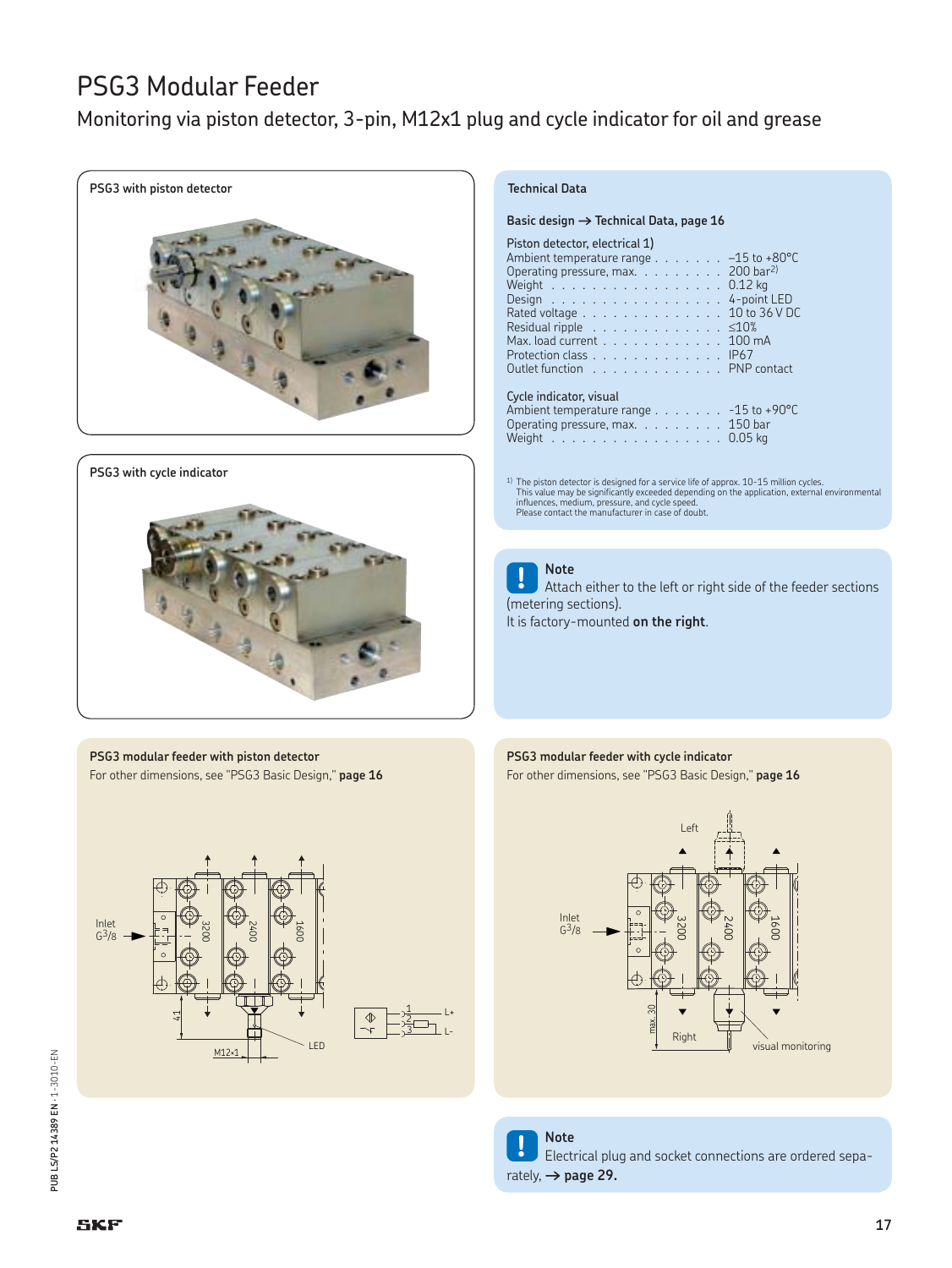### Monitoring via proximity switch and via cycle indicator with housing for oil and grease



**Visual cycle indicator with housing** (for attaching a sensor provided by customer)



**PSG3 modular feeder with proximity switch** For other dimensions, see "PSG3 Basic Design," **page 16**



### **Technical Data**

Basic design  $\rightarrow$  Technical Data, page 16

| Ambient temperature range $\ldots$ -15 to +70 °C                       |                     |  |  |  |  |  |  |
|------------------------------------------------------------------------|---------------------|--|--|--|--|--|--|
| Operating pressure, max. 150 bar                                       |                     |  |  |  |  |  |  |
| Weight $\ldots$ , $\ldots$ , $\ldots$ , $\ldots$ , $\ldots$ , 0.151 kg |                     |  |  |  |  |  |  |
| Design PNP with LED                                                    |                     |  |  |  |  |  |  |
| Rated voltage 10 to 30 V DC                                            |                     |  |  |  |  |  |  |
| Max. load current 130 mA                                               |                     |  |  |  |  |  |  |
| Protection class IP67                                                  |                     |  |  |  |  |  |  |
| Outlet function NO-contact                                             |                     |  |  |  |  |  |  |
|                                                                        |                     |  |  |  |  |  |  |
| Cycle indicator with housing $1$ )                                     |                     |  |  |  |  |  |  |
| Ambiont tomporature range                                              | $-15 + 190^{\circ}$ |  |  |  |  |  |  |

Ambient temperature range . . . . . . . . -15 to +>v<br>Operating pressure. max. . . . . . . . . . 150 bar<sup>1)</sup> Operating pressure, max. . . . . . . . . Weight . . . . . . . . . . . . . . . . . . 0.062 kg

1) Observe the temperature range of the sensor used!



**! Note** Attach either to the left or right side of the feeder sections (metering sections). It is factory-mounted **on the right**.

Always attach from the second to second-to-last section.

**PSG3 modular feeder with cycle indicator with housing** For other dimensions, see "PSG3 Basic Design," **page 16**

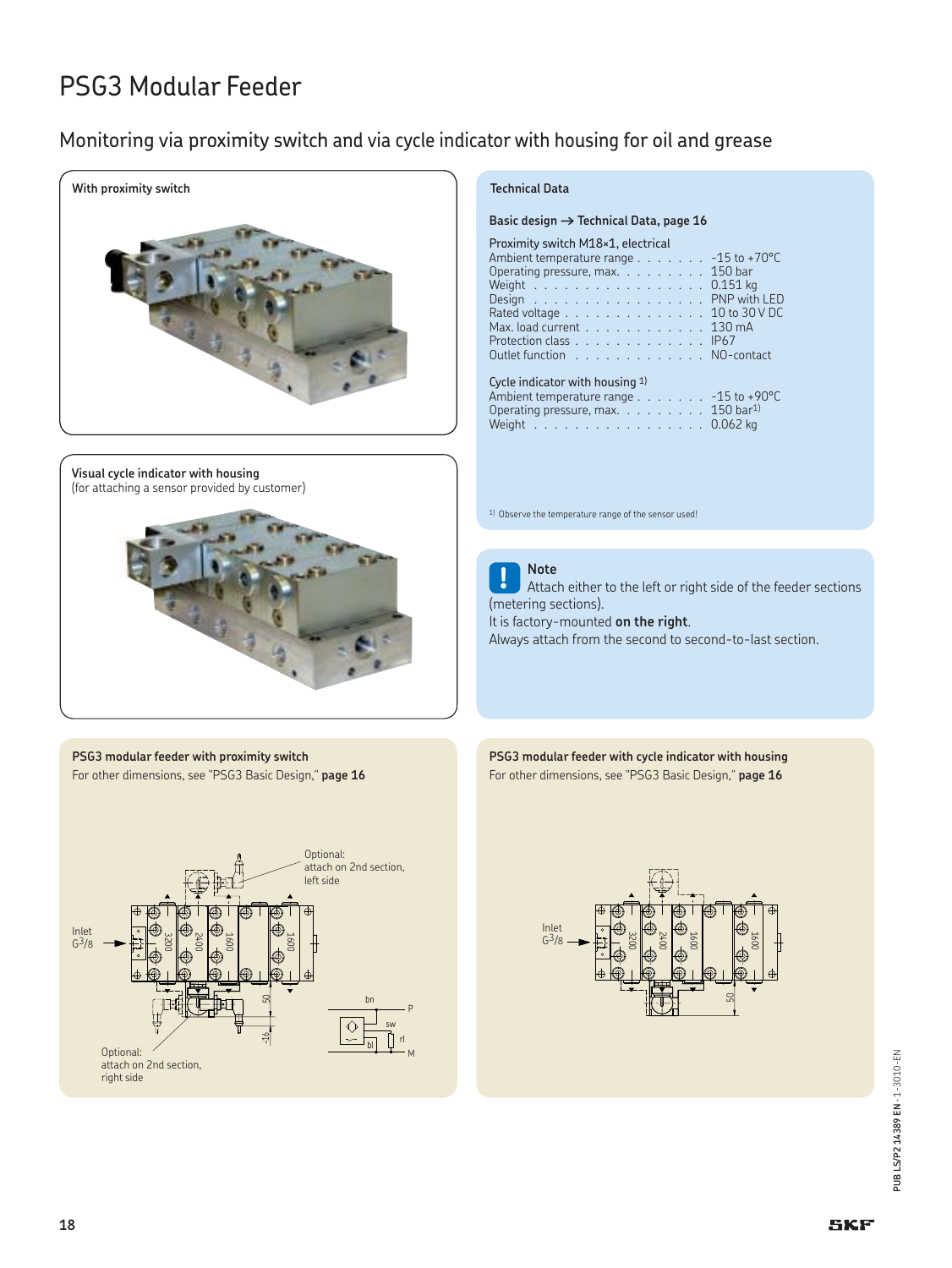### with solenoid valve for oil (4/2-directional)



**For basic design, see Technical Data, page 16**

| 4/2-directional solenoid valve                                 |
|----------------------------------------------------------------|
| Ambient temperature range $\ldots \ldots \ldots -15$ to +75 °C |
| Operating pressure, max. 150 bar                               |
| Lubricant Mineral oils, environmentally                        |
| friendly and synthetic oils                                    |
| Weight with housing. $\ldots$ 1.6 kg                           |
| Electrical design NG6                                          |
| Connection dimensions DIN 24340                                |
| System voltage $\ldots \ldots \ldots \ldots \ldots$ 24 V DC    |
| Designs Continuity to feeder<br>normally closed (NC) or open   |

**PSG3 modular feeder with 4/2-directional solenoid valve** For other dimensions, see "PSG3 Basic Design," **page 16**



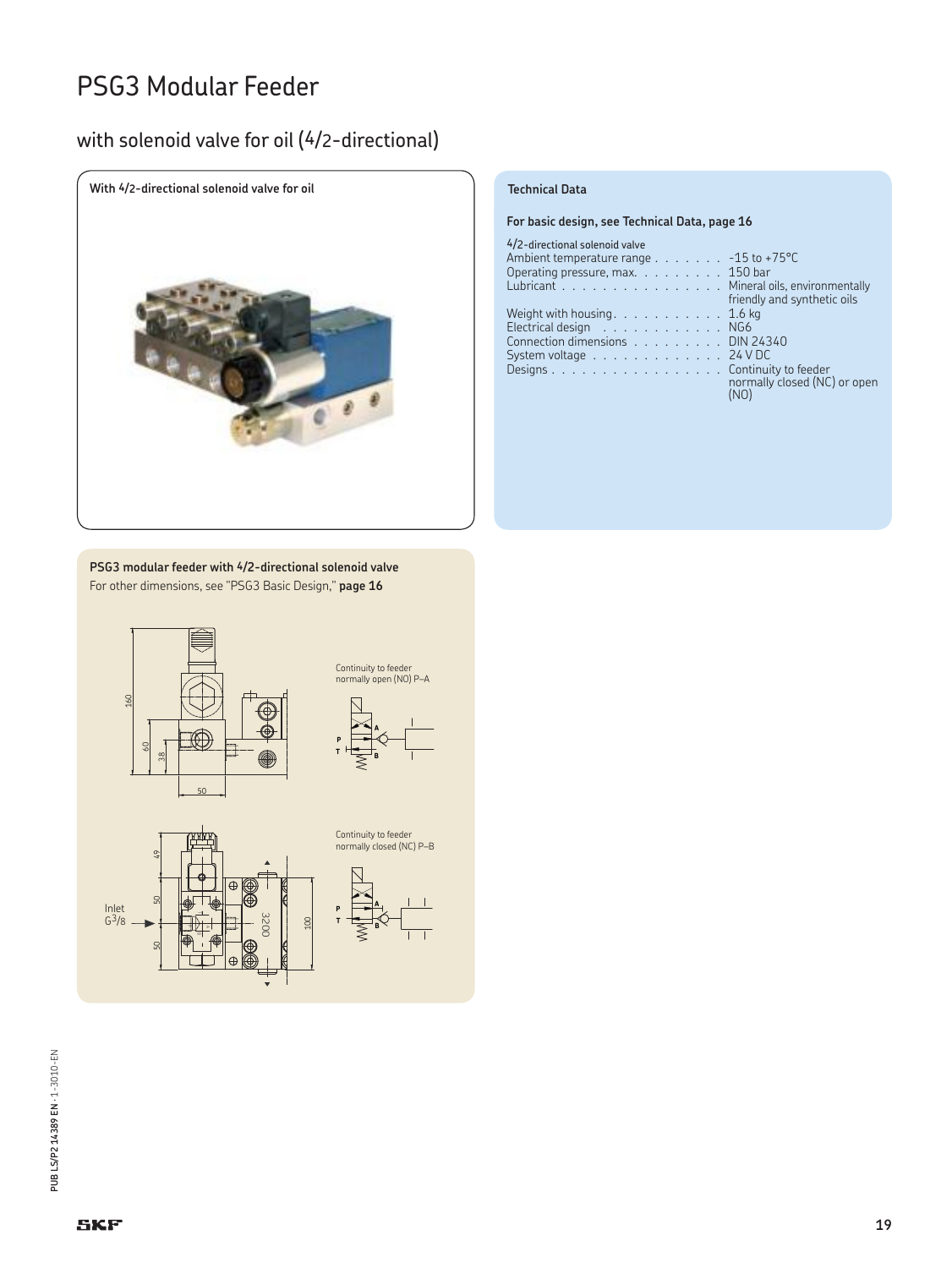### with gear-type flow indicator and interchangeable strainer for oil



### **Technical Data**

|  |  | Basic design $\rightarrow$ Technical Data, page 16 |  |  |
|--|--|----------------------------------------------------|--|--|
|  |  |                                                    |  |  |

### Gear-type flow indicator

| Type Gear-type flow indicator<br>Ambient temperature range - 15 to +70°C<br>Operating pressure, max. $\ldots$ 85 bar<br>Lubricant Mineral oils, environmentally<br>Operating viscosity 20 to 600 mm <sup>2</sup> /s                               | friendly and synthetic oils |
|---------------------------------------------------------------------------------------------------------------------------------------------------------------------------------------------------------------------------------------------------|-----------------------------|
| Filter rating / interchangeable strainer 0.3 mm<br>Weight $\ldots \ldots \ldots \ldots \ldots \ldots 0.9$ kg                                                                                                                                      |                             |
| Design of electrical sensor Hall sensor (PNP<br>Rated voltage 24 V DC<br>Residual ripple $\ldots \ldots \ldots \ldots \ldots$ $\leq 10\%$<br>Protection class IP65<br>Proportionality factor $\dots \dots \dots \dots 4.6$ cm <sup>3</sup> /pulse | technology)                 |

**PSG3 modular feeder with gear-type flow indicator** For other dimensions, see "PSG3 Basic Design," **page 16**



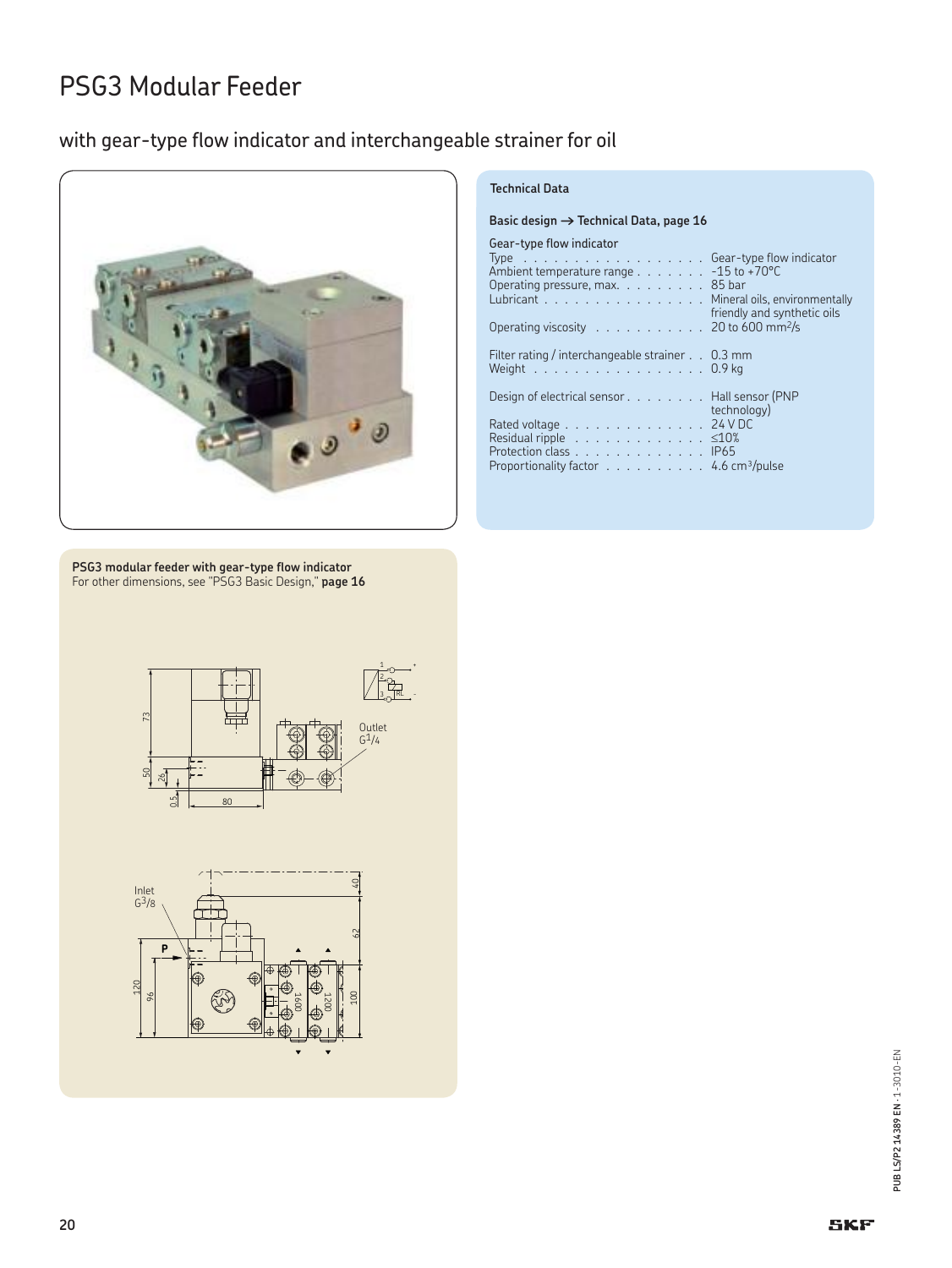### with flow controller for oil



#### **Technical Data**

#### Basic design  $\rightarrow$  Technical Data, page 16

Flow controller

| Type 2-directional flow control<br>Ambient temperature range - 15 to +75°C<br>Adjustment range $\ldots \ldots \ldots \ldots \ldots$ 0.6 to 6 l/min<br>Weight $\ldots \ldots \ldots \ldots \ldots \ldots 1.4$ kg<br>Flow controller designs                                                           | valve<br>Up to 0.6 l/min<br>Up to 1.6 l/min<br>Up to 2.5 l/min<br>Up to $4$ $1/min$<br>Up to $6$ I/min |
|------------------------------------------------------------------------------------------------------------------------------------------------------------------------------------------------------------------------------------------------------------------------------------------------------|--------------------------------------------------------------------------------------------------------|
| Hydraulic system<br>Operating pressure, max. $\ldots$ 200 bar<br>Lubricant Mineral oils, environmentally<br>Operating viscosity $\ldots \ldots \ldots \ldots 12$ to 350 mm <sup>2</sup> /s<br>Filter rating / interchangeable strainer 0.3 mm<br>Scale graduation $\ldots \ldots \ldots \ldots 1-10$ | friendly and synthetic oils                                                                            |

#### **PSG3 modular feeder with flow controller** For other dimensions, see "PSG3 Basic Design," **page 16**



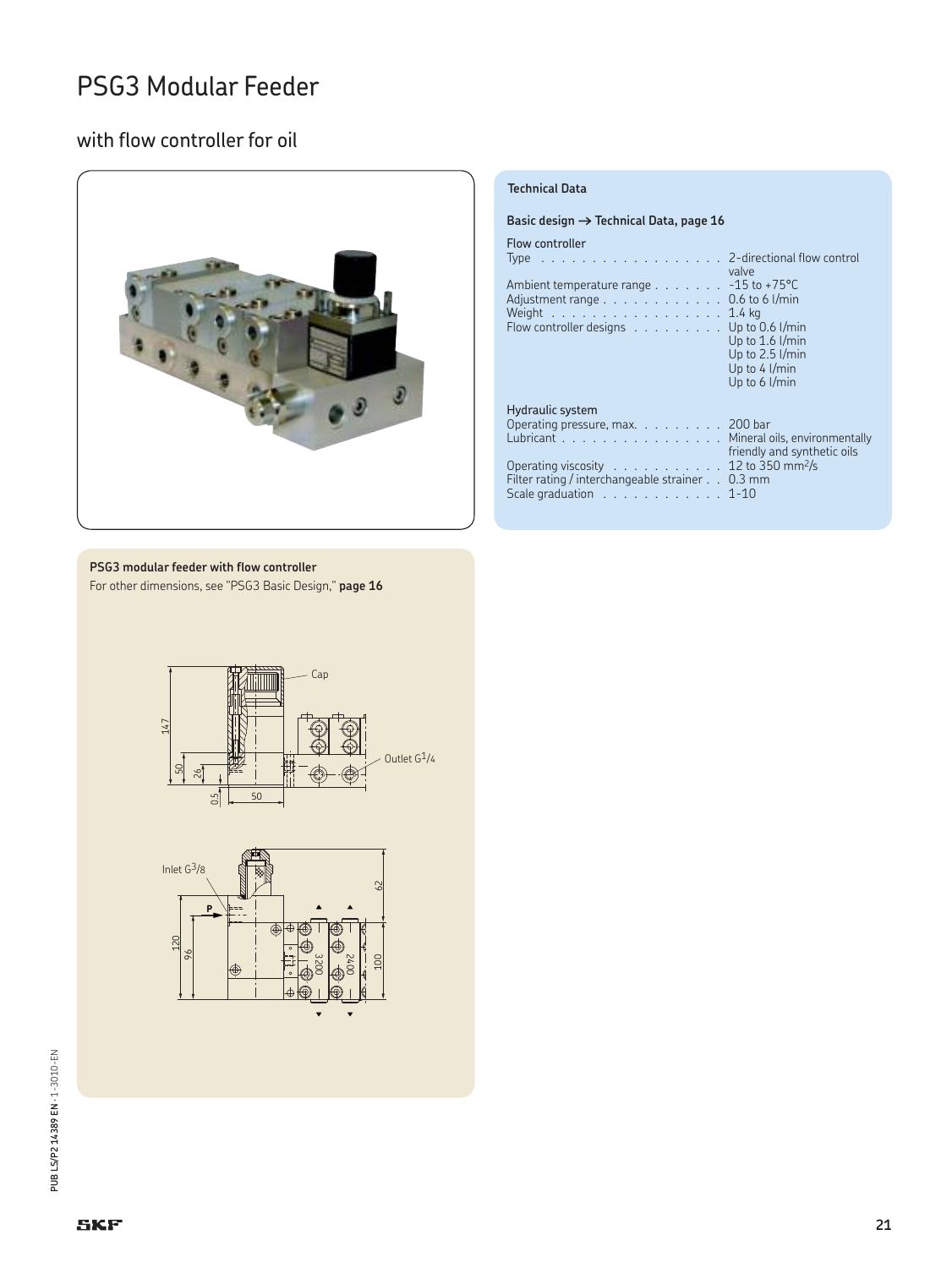### with SP/SMB8 flow limiter for oil



### **Technical Data**

#### Basic design  $\rightarrow$  Technical Data, page 16

### Flow limiter SP/SMB8

| Type $\ldots$ 2-directional flow control                           |                             |
|--------------------------------------------------------------------|-----------------------------|
|                                                                    | valve                       |
| Ambient temperature range $\ldots$ -15 to +90 °C                   |                             |
| Operating pressure, max. 200 bar                                   |                             |
| Inlet volumetric flow $\ldots \ldots \ldots \ldots 1,7$ to 6 l/min |                             |
| Lubricant Mineral oils, environmentally                            |                             |
|                                                                    | friendly and synthetic oils |
| Operating viscosity 20 to 600 mm <sup>2</sup> /s                   |                             |
| Filter rating / interchangeable strainer 0.3 mm                    |                             |
| Weight 0.863 kg                                                    |                             |
|                                                                    |                             |

**PSG3 modular feeder with flow limiter** For other dimensions, see "PSG3 Basic Design," **page 16**





| Plug-in nozzles for flow limiter |                                                              |      |                                              |                 |              |  |
|----------------------------------|--------------------------------------------------------------|------|----------------------------------------------|-----------------|--------------|--|
|                                  | Nominal volumetric flow<br>up to 1.56 $1$ /min <sup>1)</sup> |      | Nominal volumetric flow<br>from $1.67$ l/min |                 |              |  |
| Nominal<br>volume<br>[1/min]     | Nozzle ø<br>[mm]                                             | Code | Nominal<br>volume<br>[1/min]                 | Nozzle ø<br> mm | Code         |  |
| 0.08                             | 0.5                                                          | A    | 1.67                                         | 1.5             | A            |  |
| 0.12                             | 0.55                                                         | B    | 1.79                                         | 1.55            | B            |  |
| 0.15                             | 0.6                                                          | C    | 1.92                                         | 1.6             | C            |  |
| 0.21                             | 0.65                                                         | D    | 2.07                                         | 1.65            | D            |  |
| 0.25                             | 0.7                                                          | E    | 2.21                                         | 1.7             | E            |  |
| 0.29                             | 0.75                                                         | F    | 2.36                                         | 1.75            | F            |  |
| 0.35                             | 0.8                                                          | G    | 2.52                                         | 1.8             | G            |  |
| 0.41                             | 0.85                                                         | н    | 2.67                                         | 1.85            | н            |  |
| 0.47                             | 0.9                                                          | J    | 2.8                                          | 1.9             | J            |  |
| 0.56                             | 0.95                                                         | K    | 2.98                                         | 1.95            | K            |  |
| 0.65                             | 1                                                            | L    | 3.16                                         | 2               | L            |  |
| 0.73                             | 1.05                                                         | M    | 3.3                                          | 2.05            | M            |  |
| 0.79                             | 1.1                                                          | N    | 3.43                                         | 2.1             | N            |  |
| 0.88                             | 1.15                                                         | P    | 3.58                                         | 2.15            | P            |  |
| 0.98                             | 1.2                                                          | Q    | 3.79                                         | 2.2             | Q            |  |
| 1.09                             | 1.25                                                         | R    | 3.98                                         | 2.25            | R            |  |
| 1.18                             | 1.3                                                          | S    | 4.18                                         | 2.3             | S            |  |
| 1.30                             | 1.35                                                         | T    | 4.37                                         | 2.35            | T            |  |
| 1.43                             | 1.4                                                          | U    | 4.57                                         | 2.4             | U            |  |
| 1.56                             | 1.45                                                         | V    | 4.8                                          | 2.45            | $\mathsf{V}$ |  |
|                                  |                                                              |      | 5.77                                         | 2.7             | W            |  |
|                                  |                                                              |      | 5.99                                         | 2.75            | Y            |  |
|                                  |                                                              |      | 6.22                                         | 2.8             | Z            |  |

<sup>1)</sup> The values in the table are based on a differential pressure of 20 bar and viscosity of 300 mm<sup>2</sup>/s.<br>Other differential pressures or viscosities result in slightly different delivery rates. These can be<br>determined pr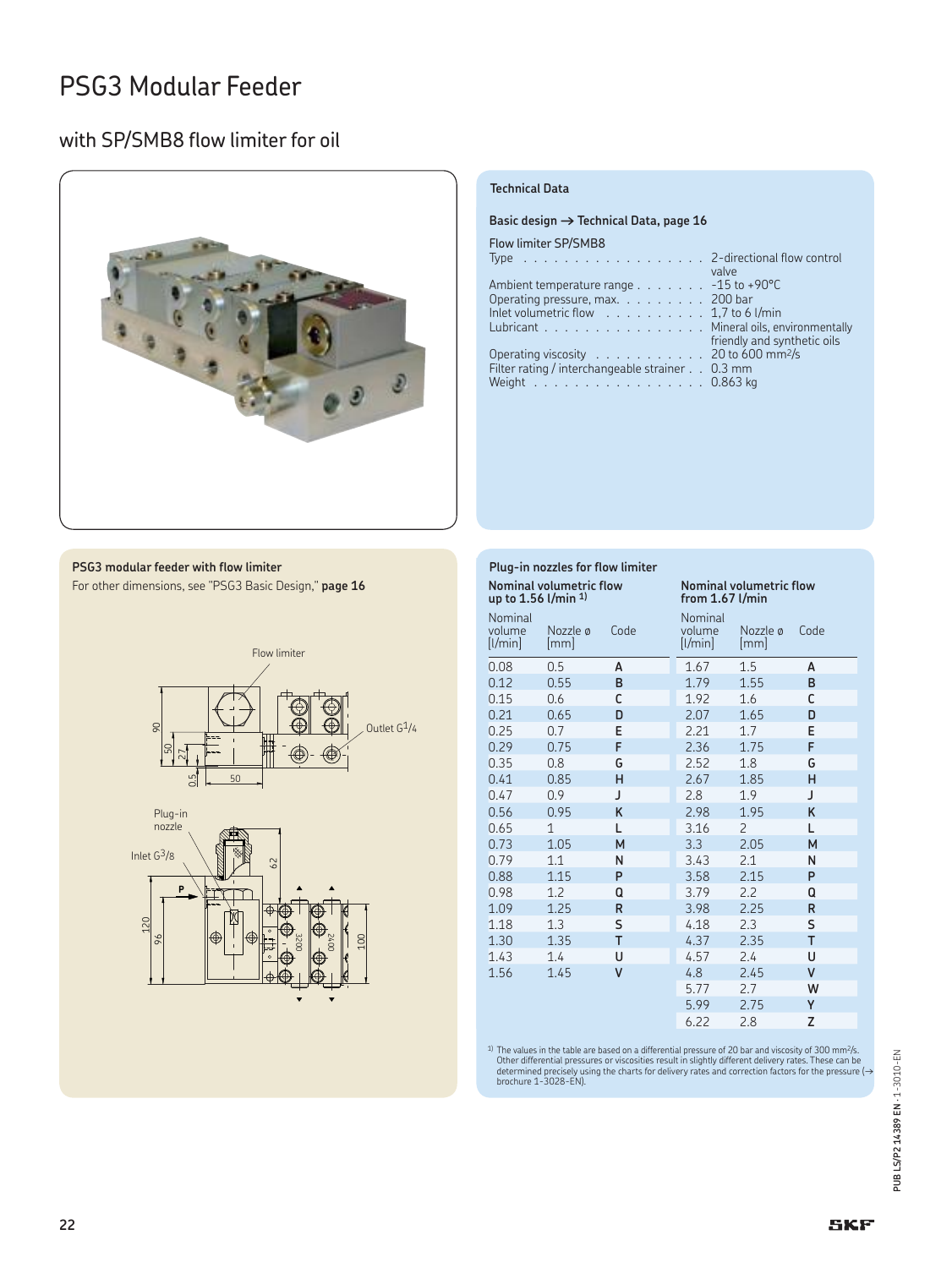### Retrofitting instructions for cycle indicator

- Loosen and remove the screw plug (**1**) on the left
- Push the plunger rod (**2**) of visual stroke monitor (right) into plunger rod housing (**3**) using your finger.
- Carefully remove the piston (**4**) with plunger rod (**2**) from the left side of the section housing (**5**).
- Loosen and remove the plunger rod housing (hexagon socket screw WAF 4) (**3**) and install in left side.
- Do not bend during the subsequent installation of the piston (**4**) and plunger rod (**2**); do not shear O-rings!
- Turn the piston (**4**) with plunger rod (**2**) 180° and carefully install on the right side of section housing (**5**).
- Carefully insert the plunger rod (**2**) into the plunger rod housing (**3**).
- Install the screw plug (**1**) on the right side.

**! Note** Pressure must not be applied to the feeder section (metering section) during the retrofitting described here. The feeder section should therefore be retrofitted from a right plunger rod design to a left plunger rod design before mounting the feeder section on the baseplate.

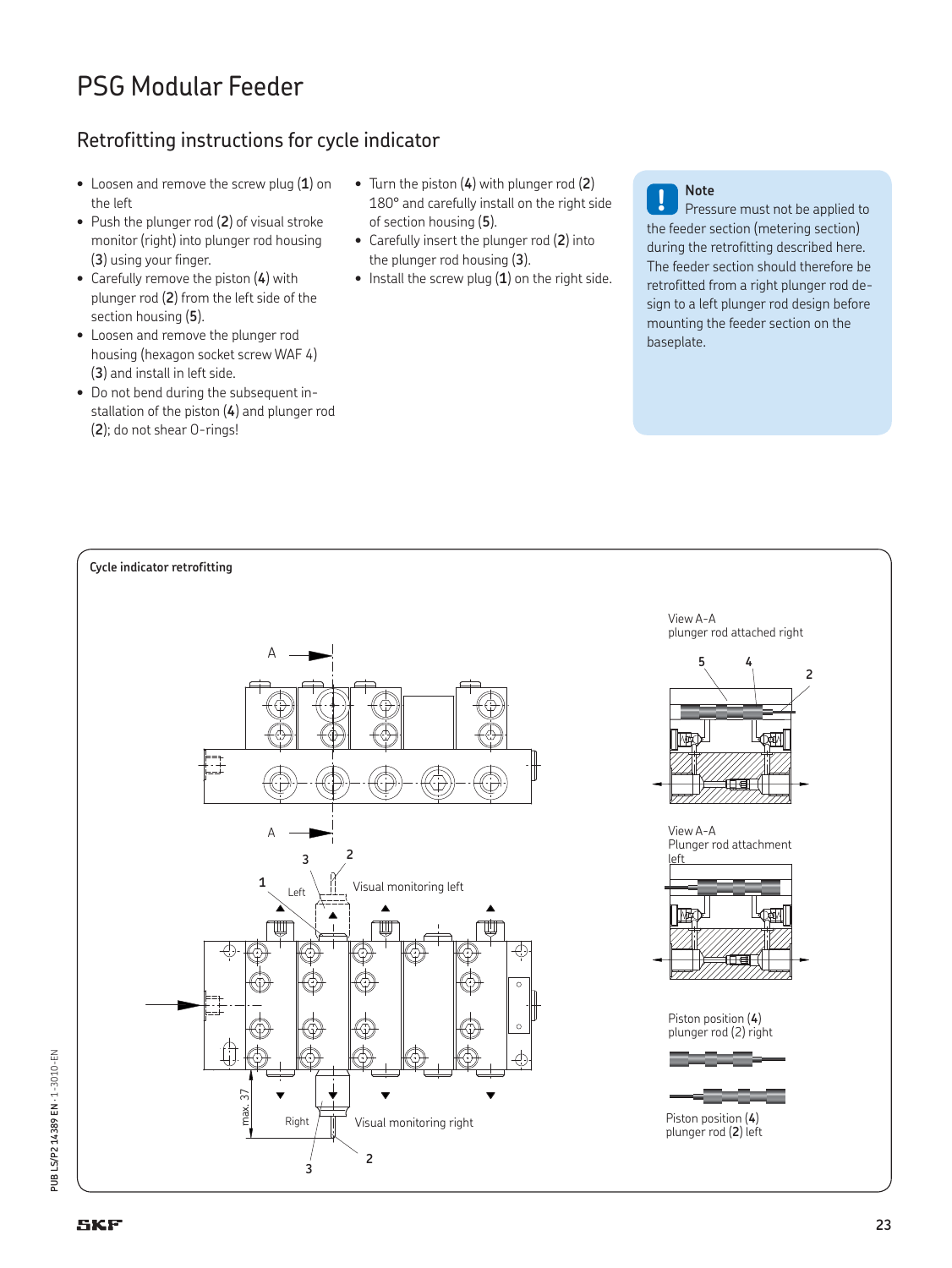## Order Code

### Modular Feeders of Product Series PSG1)



Feeder information Choice 8/9/10 : information on sections 1 to 10 as seen from inlet

### **Order example: PSG23HFQDX–KCC–KSC–JHC–MMC–KDS** (**†** page 28)

**1 Selection of frame size** (please mark) PSG1 Inlet volumetric flow max. 0.8 l/min **1** PSG2 Inlet volumetric flow max. 2.5 l/min **2**<br> **2** Inlet volumetric flow max. 2.5 l/min PSG3 Inlet volumetric flow max. 6 l/min **3**<br>Inlet volumetric flow max. 6 l/min **2 Selection of monitoring** PSG1 PSG2 PSG3 none **XXXX** Piston detector 3-pin, with M12x1 plug **3333** 3 Cycle indicator, visual (plunger rod) <sup>2)3)4)</sup> **Y Y Y Y** Cycle indicator with bracket and proximity switch 2)3)4) **SSS** Cycle indicator with bracket for proximity switch Lycle indicator with bracket for proximity switch<br>(without proximity switch) <sup>2)3)4)</sup>

<sup>2)</sup> On frame size 1, only on 200 and 250 mm<sup>3</sup> section sizes.<br><sup>3)</sup> Not for frame size 2 with 60 mm<sup>3</sup> section size.<br><sup>4)</sup> Installation on first or last section is not recommended.



| 4 | <b>Selection of attachments</b>                                             | <b>PSG1</b> | <b>PSG2</b> |              |
|---|-----------------------------------------------------------------------------|-------------|-------------|--------------|
|   | none                                                                        | x           | x           | X            |
|   | Flow controller, 0.6 l/min                                                  |             | A           | A            |
|   | Flow controller, 1.6 l/min                                                  |             | в           | в            |
|   | Flow controller, 2.5 l/min                                                  |             | C           | C            |
|   | Flow controller, 4 l/min                                                    |             |             | D            |
|   | Flow controller, 6 l/min                                                    |             |             | F            |
|   | SP/SMB8 flow limiter<br>with nominal volume up to 1.56 l/min                |             | F           | F            |
|   | SP/SMB8 flow limiter<br>with nominal volume from 1.67 l/min                 |             | G           | G            |
|   | 4/2-directional solenoid valve, continuity<br>to feeder normally open P-A   |             | н           | н            |
|   | 4/2-directional solenoid valve, continuity<br>to feeder normally closed P-B |             | J           | $\mathbf{I}$ |
|   | Gear-type flow indicator                                                    |             | ĸ           | ĸ            |
|   | <sup>2</sup> /2-directional solenoid valve, normally closed                 |             |             |              |

**5 Selection of plug-in nozzle for flow limiter** (Please enter the key for the corresponding nozzle; PSG2 **† page 15**, PSG3 **† page 22**.) without **X** PSG2 Nozzle ø 0.5 to 1.45 mm at nominal volumetric flow up to 1.56 l/min Nozzle ø 1.5 to 1.8 mm at nominal volumetric flow from 1.67 l/min PSG3 Nozzle ø 0.5 to 1.45 mm at nominal volumetric flow up to 1.56 l/min Nozzle ø 1.5 to 2.8 mm at nominal volumetric flow from 1.67 l/min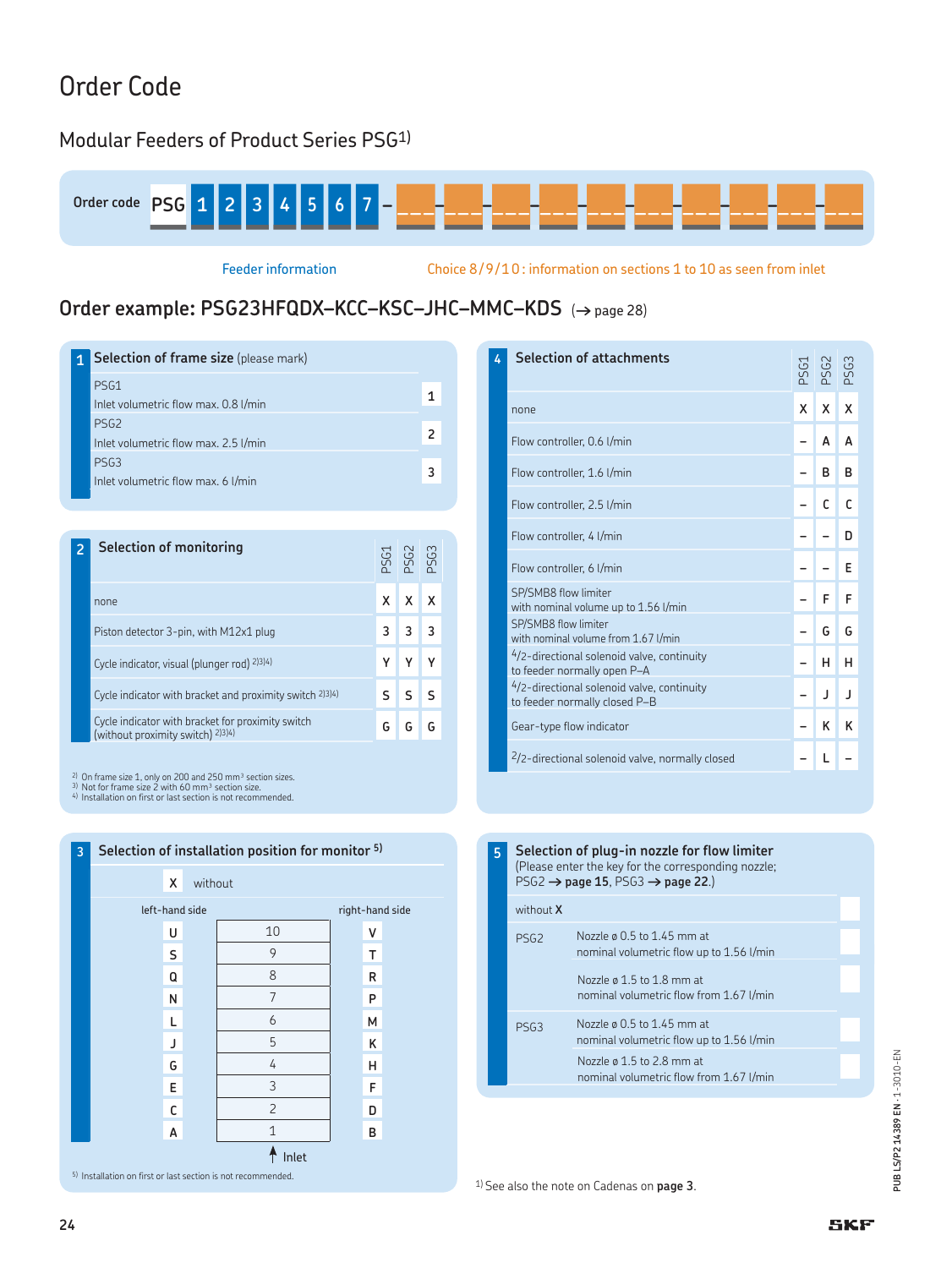| 6 | Selection of baseplate inlet screw union 1)          |   | PS G3<br>PS G3<br>PS G3 |   |
|---|------------------------------------------------------|---|-------------------------|---|
|   | none                                                 | X | Χ                       | X |
|   | Tube ø6 mm                                           | A | A                       |   |
|   | Tube ø8 mm                                           | B | В                       | В |
|   | Tube ø10 mm                                          | C | C                       |   |
|   | Tube ø12 mm                                          |   | D                       | n |
|   | Tube ø15 mm                                          |   |                         | E |
|   | Tube ø16 mm                                          |   |                         |   |
|   | 1) Caldedon alan matematik muliga alama ang DIN 2252 |   |                         |   |

1) Solderless pipe union with cutting sleeve per DIN 2353

| ptions                                              |   | PS G1<br>PS G2<br>PS G3 |   |
|-----------------------------------------------------|---|-------------------------|---|
| none                                                | х | X                       | X |
| Feeder design with surface finishing (chem. nickel) |   | в                       | в |
| Blockage indicator only for design with gas thread  |   |                         |   |
| Open at 50 bar                                      |   | R                       | R |
| Open at 100 bar                                     |   |                         |   |
| Open at 150 bar                                     |   |                         |   |
| Open at 200 bar                                     |   |                         |   |

**<sup>8</sup> Selection of section sizes** Volume per outlet and cycle [mm3] PSG1<br>PSG2<br>PSG3 Dummy section **XXX** 50 3) **A – – 10** 100 **B–– 9** 150 **C–– 8** 200 **D–– 7** 250 **E–– 6** 60 3) **–F– 5** 120 **–G– 4** 240 **–H– 3** 360 **–J– 2** 480 **–K– 1** 600 **–L–** 720 **–M–** 840 **–N–**

| here <sup>z)</sup>      |  |  |  |
|-------------------------|--|--|--|
| 10                      |  |  |  |
| 9                       |  |  |  |
| 8                       |  |  |  |
| 7                       |  |  |  |
| 6                       |  |  |  |
| 5                       |  |  |  |
| 4                       |  |  |  |
| 3                       |  |  |  |
| $\overline{\mathbf{c}}$ |  |  |  |
| 1                       |  |  |  |

Enter selected key

 $A$  Inlet

|  | 1200                                                       |  |   |
|--|------------------------------------------------------------|--|---|
|  | 1600                                                       |  | R |
|  | 2400                                                       |  |   |
|  | 3200                                                       |  |   |
|  |                                                            |  |   |
|  | Note that at least 3 active metering se                    |  |   |
|  | <sup>2</sup> ) The volume per section is equal on both sig |  |   |

| Note that at least 3 active metering sections must be selected! |  |  |  |
|-----------------------------------------------------------------|--|--|--|
|                                                                 |  |  |  |

The volume per section is equal on both sides.

800 3) **––P**

3) If possible, do not place in first position when designing feeder.

| 9<br>10 | Selection of outlet screw union for all outlet<br><b>ports</b> , check valves (CV) |              |              | <b>PSG3</b> |
|---------|------------------------------------------------------------------------------------|--------------|--------------|-------------|
|         | No outlet port, screw plug<br>(i.e., grub screw is removed)                        | S            | S            | S           |
|         | Outlet port without screw unions                                                   | $\mathsf{x}$ | x            | x           |
|         | Outlet port with 6 mm outlet screw union <sup>4)</sup> , without CV                |              | в            | B           |
|         | Outlet port with 8 mm outlet screw union <sup>4)</sup> , without CV                |              | C            | C           |
|         | Outlet port with 10 mm outlet screw union <sup>4)</sup> , without CV               |              | D            | D           |
|         | Outlet port with 12 mm outlet screw union <sup>4)</sup> , without CV               |              | Е            | E           |
|         | Outlet port with 4 mm outlet screw union <sup>4</sup> ), with CV                   | F            |              |             |
|         | Outlet port with 6 mm outlet screw union <sup>4</sup> , with CV                    | G.           | G            | G           |
|         | Outlet port with 8 mm outlet screw union <sup>4)</sup> , with CV                   |              | $\mathbf{I}$ | J           |
|         | Outlet port with 10 mm outlet screw union <sup>4)</sup> , with CV                  |              | к            | ĸ           |
|         | Outlet port with 12 mm outlet screw union <sup>4</sup> , with CV                   |              | L            | L           |
|         | 04 mm plug connector with CV                                                       | Ν            |              |             |
|         | 06 mm plug connector with CV                                                       | P            |              |             |
|         |                                                                                    |              |              |             |

Attachment of crossporting, **†** note on pages 26–27

| Crossporting forwards, without CV    |  |    |   |         |
|--------------------------------------|--|----|---|---------|
| Crossporting backwards, without CV   |  |    | H | H       |
| Crossporting forwards, with CV       |  | R. |   | $R$ $R$ |
| Crossporting backwards, with CV      |  |    |   |         |
| Middle crossporting                  |  |    |   |         |
| Crossporting end without outlet port |  |    |   |         |

4) Solderless pipe union with cutting sleeve per DIN 2353

### **Selection of outlet ports** (indicate selections 9 and 10!)



**Note!**<br>Note permissible crossporting configurations:<br>2-bridge, 3-bridge, with and without outlet port, with and without check valve on PSG1, PSG2,<br>and PSG3,<br>4-bridge, with outlet port, with check valves only on PSG2 and P

Special designs are available on request.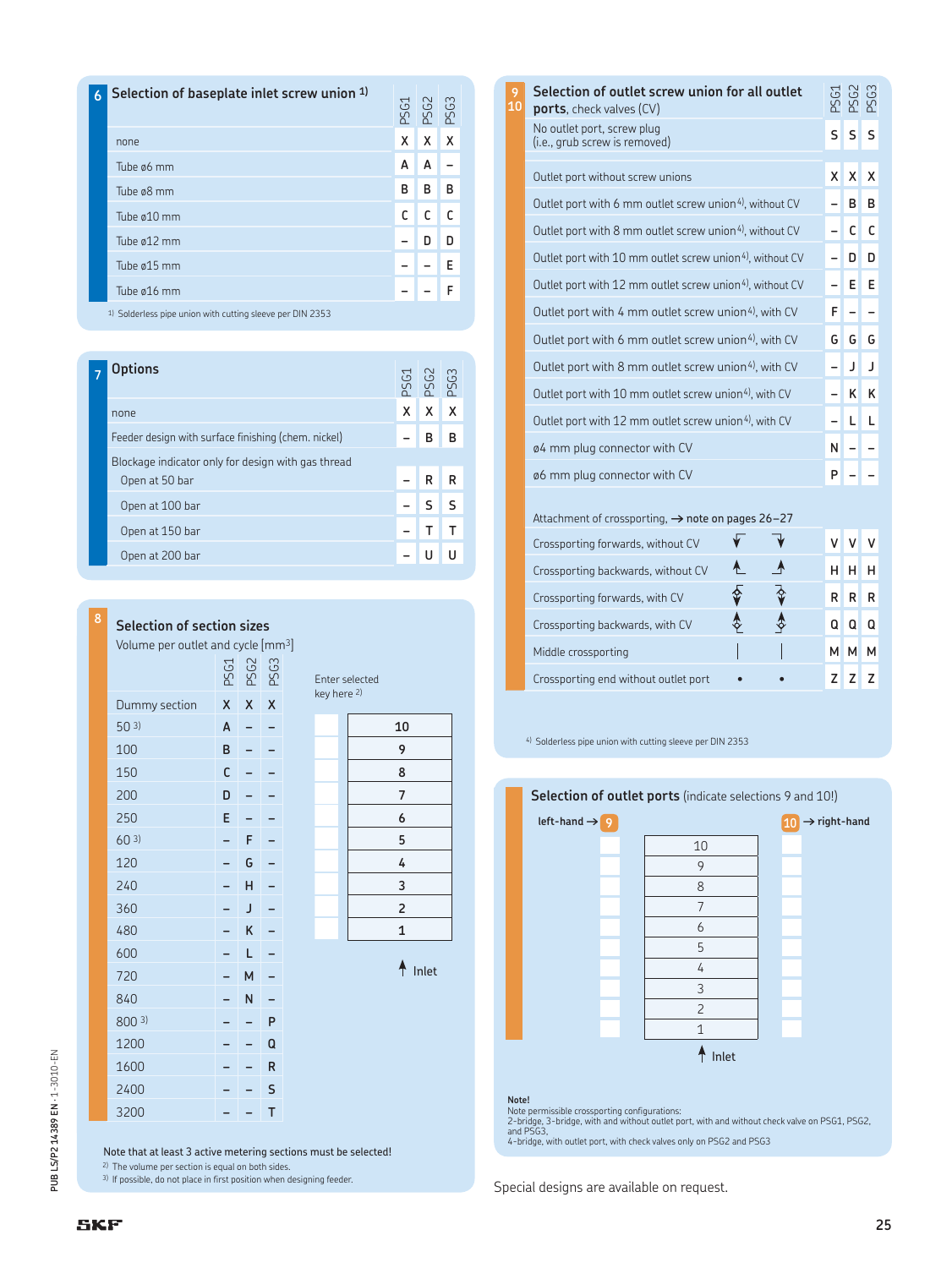## Crossporting

### for modular feeders of product series PSG1



**x** without outlet screw union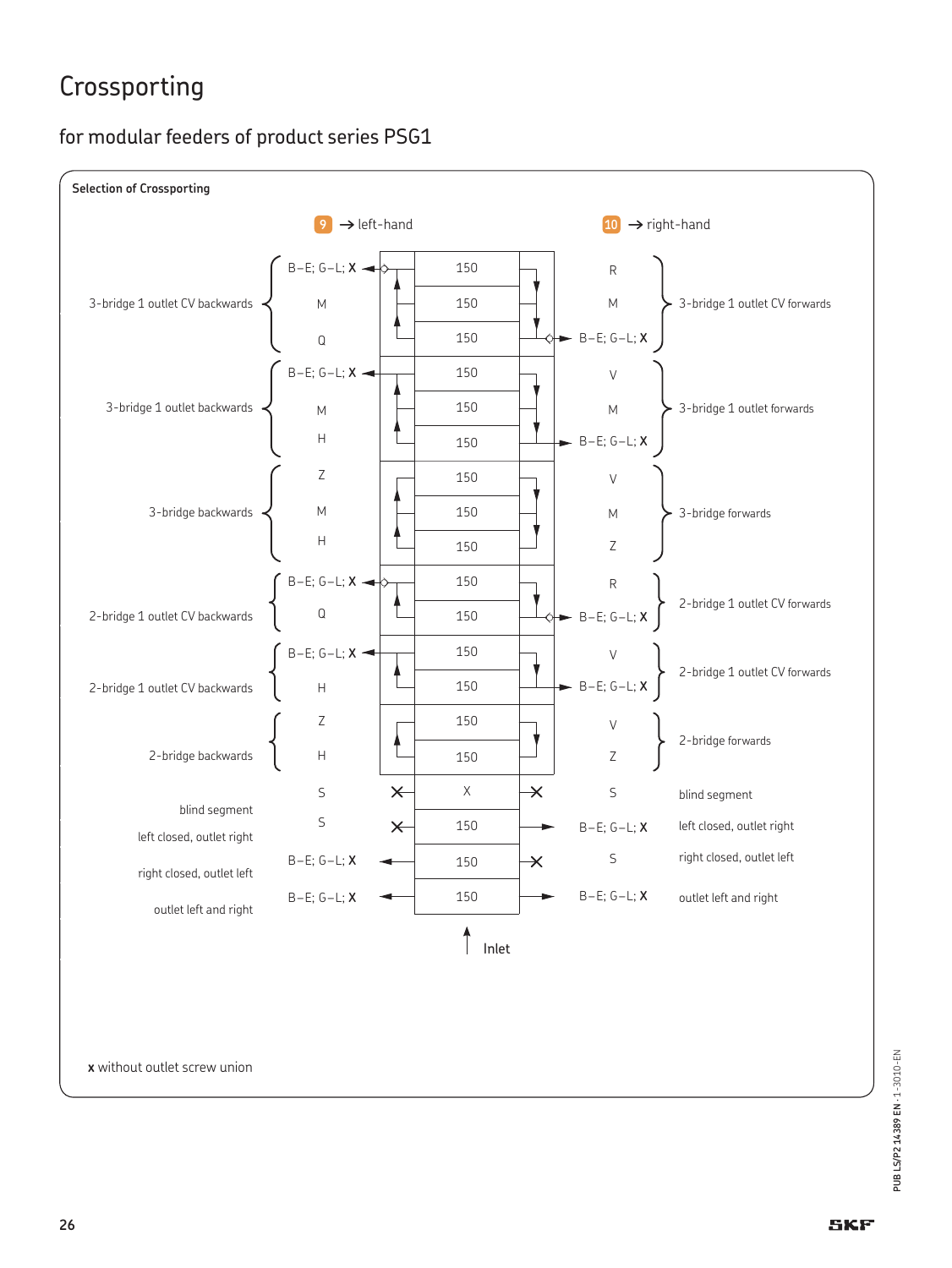## Crossporting

### for modular feeders of product series PSG2 and PSG3

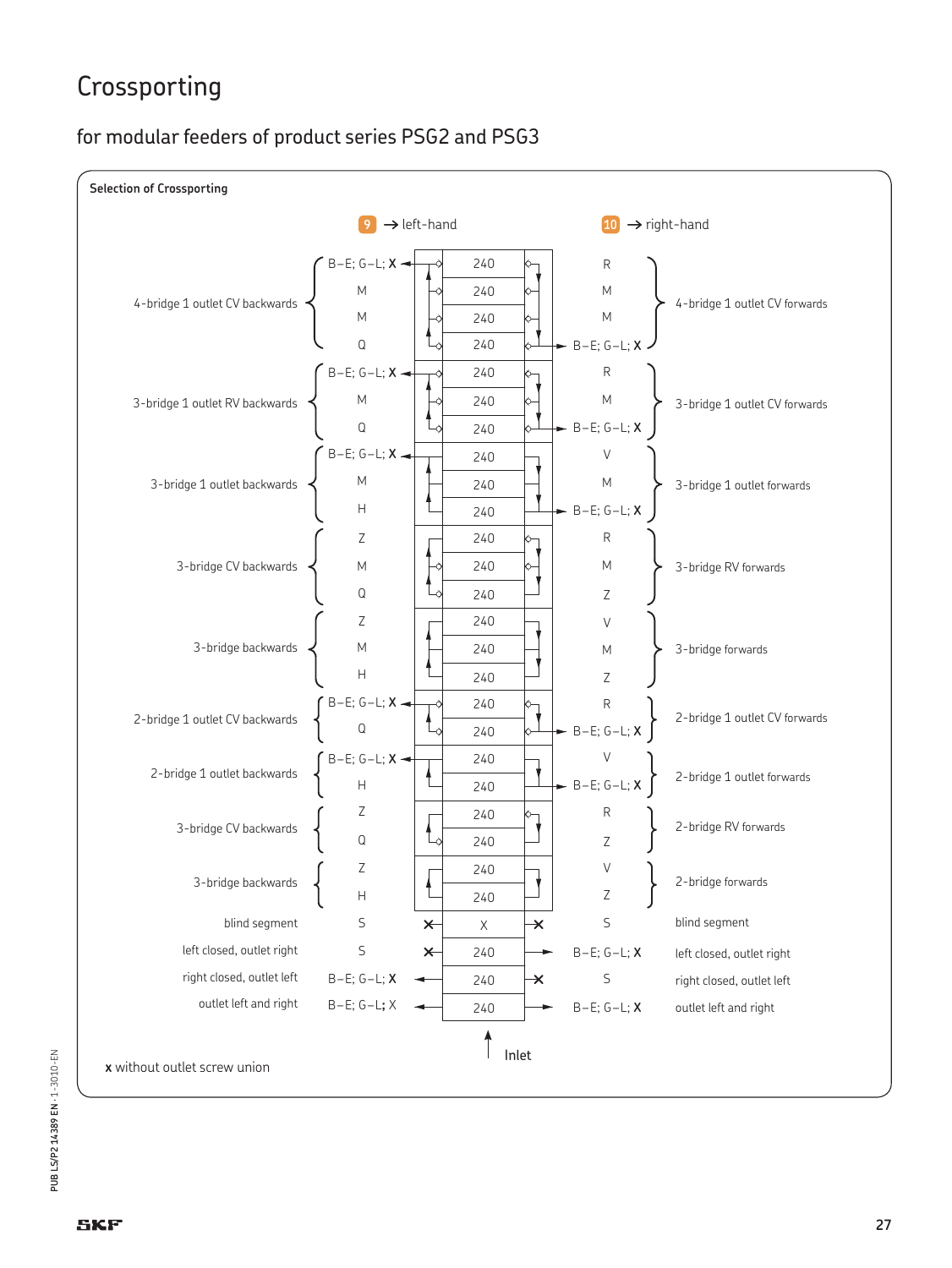### Order example

### Modular feeders of product series PSG2

We recommend that you enter your desired modular feeder in Cadenas at **skf-lubrication.partcommunity.com** so that you can configure it quickly.

- You will receive:
- A 3D drawing
- A 2D drawing
- A dimensioned drawing
- A complete order code
- A legend



### **Order code: PSG23HFQDX–KCC–KSC–JHC–MMC–KDS**

#### **Designation Order example diagram** Description **Clarification** Progressive modular feeder **PSG 2** (max. 2.5 l/min) Size of baseplate 5 sections 3 (P3 piston detector 3-pin, with M12×1 plug) Installation position of the monitoring **H** (right side, on 4th section) **F** (with SP/SMB8 flow limiter with nominal volume up to 1.56 l/min) Plug-in nozzles for flow limiter **5** attachment **<sup>Q</sup>** (0.98 l/min; nozzle ø 1.2 mm) Inlet thread (baseplate inlet) **D** (G1/4 for tube ø 12) **6 X** (without) 1. Section **K** (480 mm<sup>3</sup>) C (outlet port with 8 mm outlet screw union, without CV) **C** (outlet port with 8 mm outlet screw union, without CV) 2. Section  $K$  (480 mm<sup>3</sup>) **S** (no outlet port, screw plug) **C** (outlet port with 8 mm outlet screw union, without CV) 3. Section  $J(360 \text{ mm}^3)$ left side of section **H** (crossporting backwards, without CV) **C** (outlet port with 8 mm outlet screw union, without CV) 4. Section **M** (720 mm<sup>3</sup>) left side of section **M** (middle crossporting) **C** (outlet port with 8 mm outlet screw union, without CV) 5. Section  $K$  (480 mm<sup>3</sup>) left side of section **D** (outlet port with 10 mm outlet screw union, without CV) **1** Frame size **2** Monitoring type **3** 4 Attachments for frame sizes **7** Option **8** Section size **9** left side of section **10** right side of section 8 Section size **9** left side of section **10** right side of section **8** Section size **10** right side of section **8** Section size **9 10** right side of section **8** Section size **9**

**S** (no outlet port, screw plug)



**10** right side of section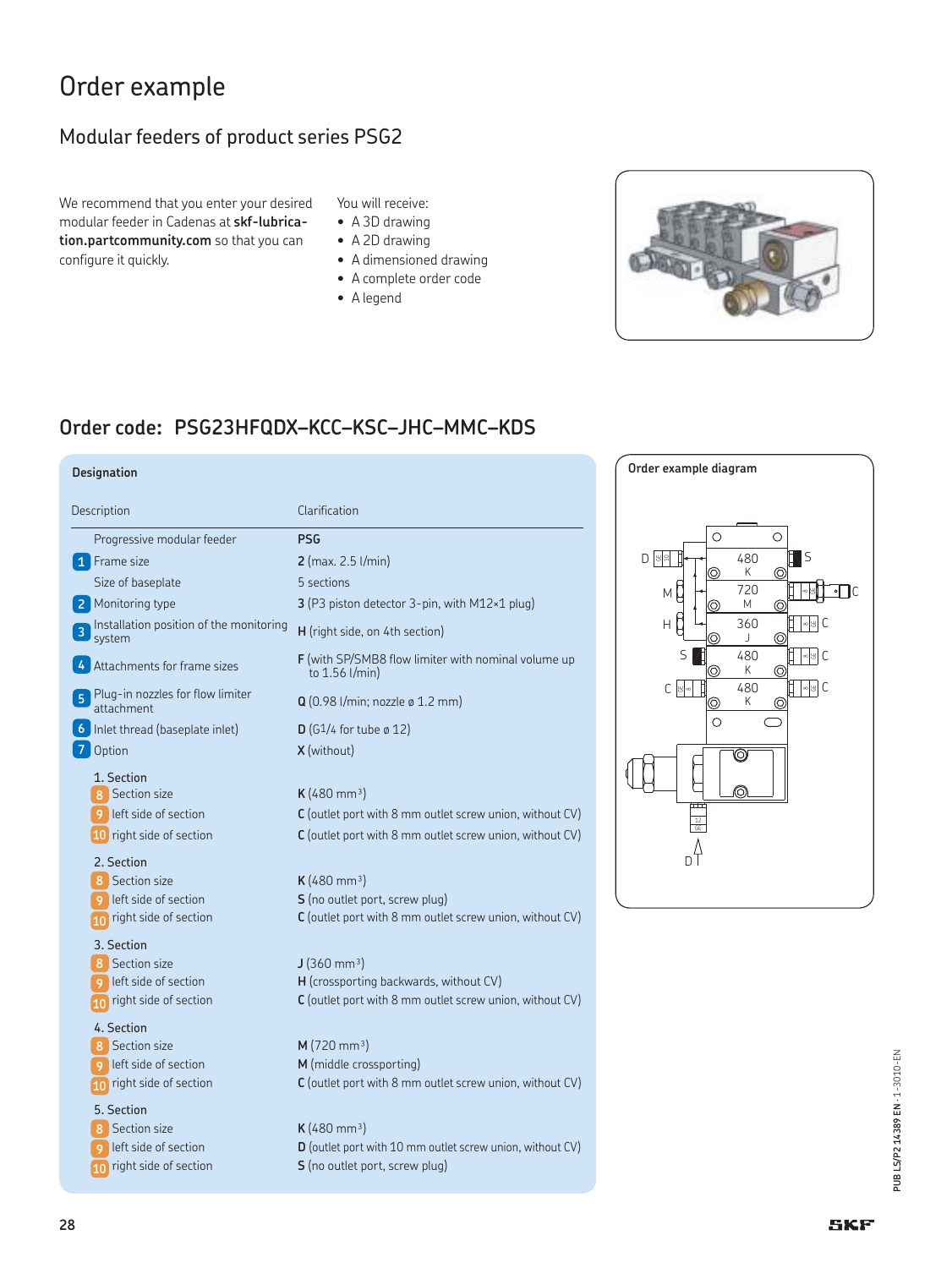### Accessories

#### **Electrical plug-in connections**

| Square<br>connector<br>Order No. | Designation                                                                                                  |
|----------------------------------|--------------------------------------------------------------------------------------------------------------|
| 179-990-033                      | Square connector per DIN EN 175301-803A, cable<br>diameter 6-10 mm, 3-pin +PE,<br>$max. 1.5$ mm <sup>2</sup> |

### **Circular connector M12x1**

| 179-990-371 | Straight circular connector (A),<br>cable diameter -6 mm, 4-pin, max. 0.75 mm <sup>2</sup>               |
|-------------|----------------------------------------------------------------------------------------------------------|
| 179-990-600 | Straight circular connector (B),<br>4-pin with integrally extruded cable, 5 m, 4×0,25<br>mm <sup>2</sup> |
| 179-990-372 | Angled circular connector (C),<br>cable diameter 4-6 mm, 4-pin, max. 0.75 mm <sup>2</sup>                |
| 179-990-601 | Angled circular connector (D),<br>with integrally extruded cable, 5m, 4×0,25 mm <sup>2</sup>             |





**See also leaflet 1-1730-EN**

| Pressure gauge and screw union<br>for PSG2/PSG3 |  |  |  |  |  |  |  |  |
|-------------------------------------------------|--|--|--|--|--|--|--|--|
| Designation                                     |  |  |  |  |  |  |  |  |
| 24-1207-2158 Pressure gauge 160 bar             |  |  |  |  |  |  |  |  |
|                                                 |  |  |  |  |  |  |  |  |
| Straight screw-in gland                         |  |  |  |  |  |  |  |  |
| Pressure gauge screw<br>connection              |  |  |  |  |  |  |  |  |
| Reduction fitting for PSG3                      |  |  |  |  |  |  |  |  |
|                                                 |  |  |  |  |  |  |  |  |

**Measurement connector and screw union**

**24-2105-2405** Measurement connector

**Measurement connector screw union**

**24-2151-4115** G1/4 19 for PSG2 **24-2151-4116** G3/8 22 for PSG3

Order number Designation

Order number d1  $\frac{1}{2}$ 

**24-1207-2158**



#### **24-2105-2405**





**96-0308-0060**



**24-2151-4115, 24-2151-4116**



**PSG2/PSG3**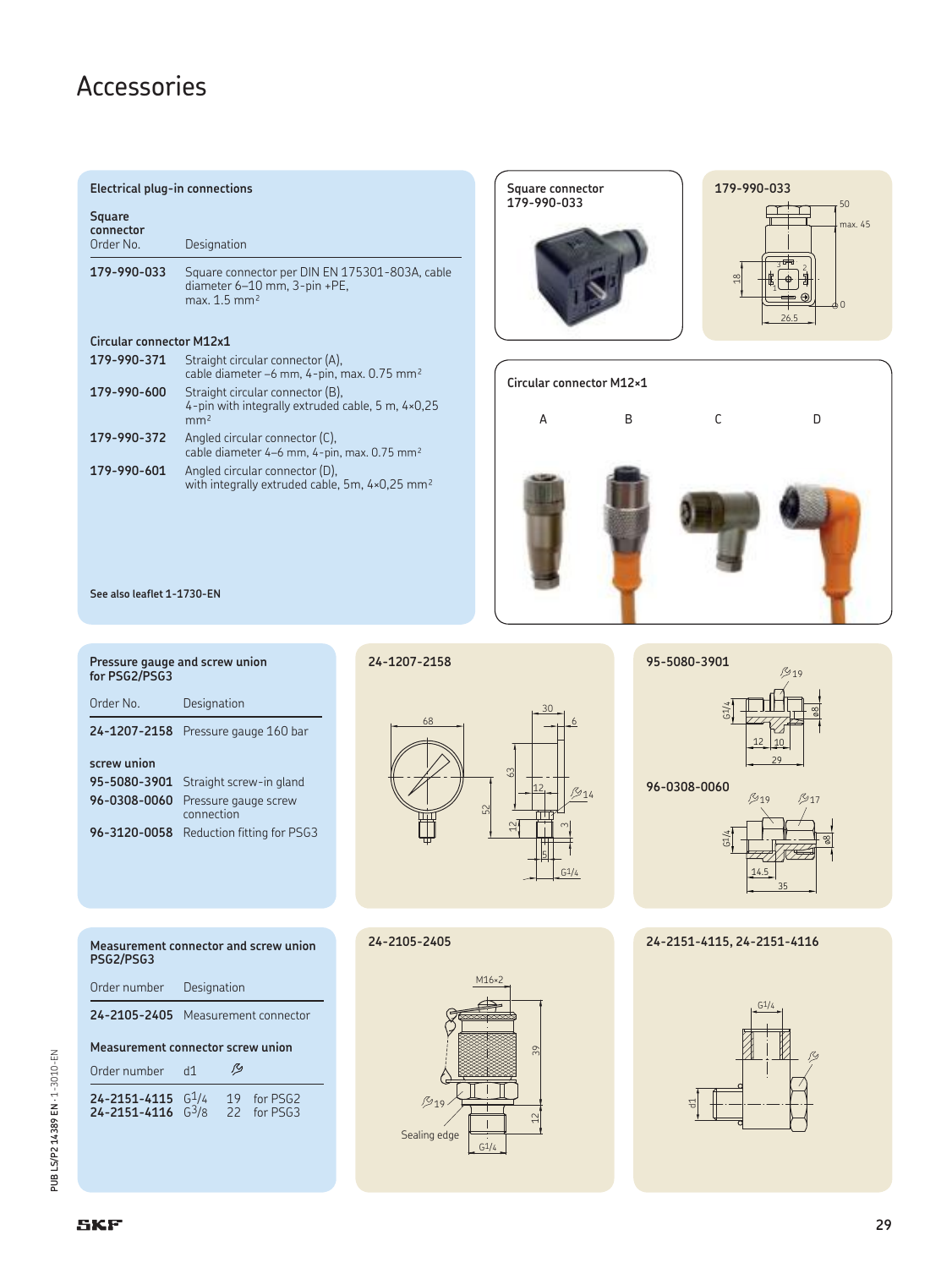### Exploded view



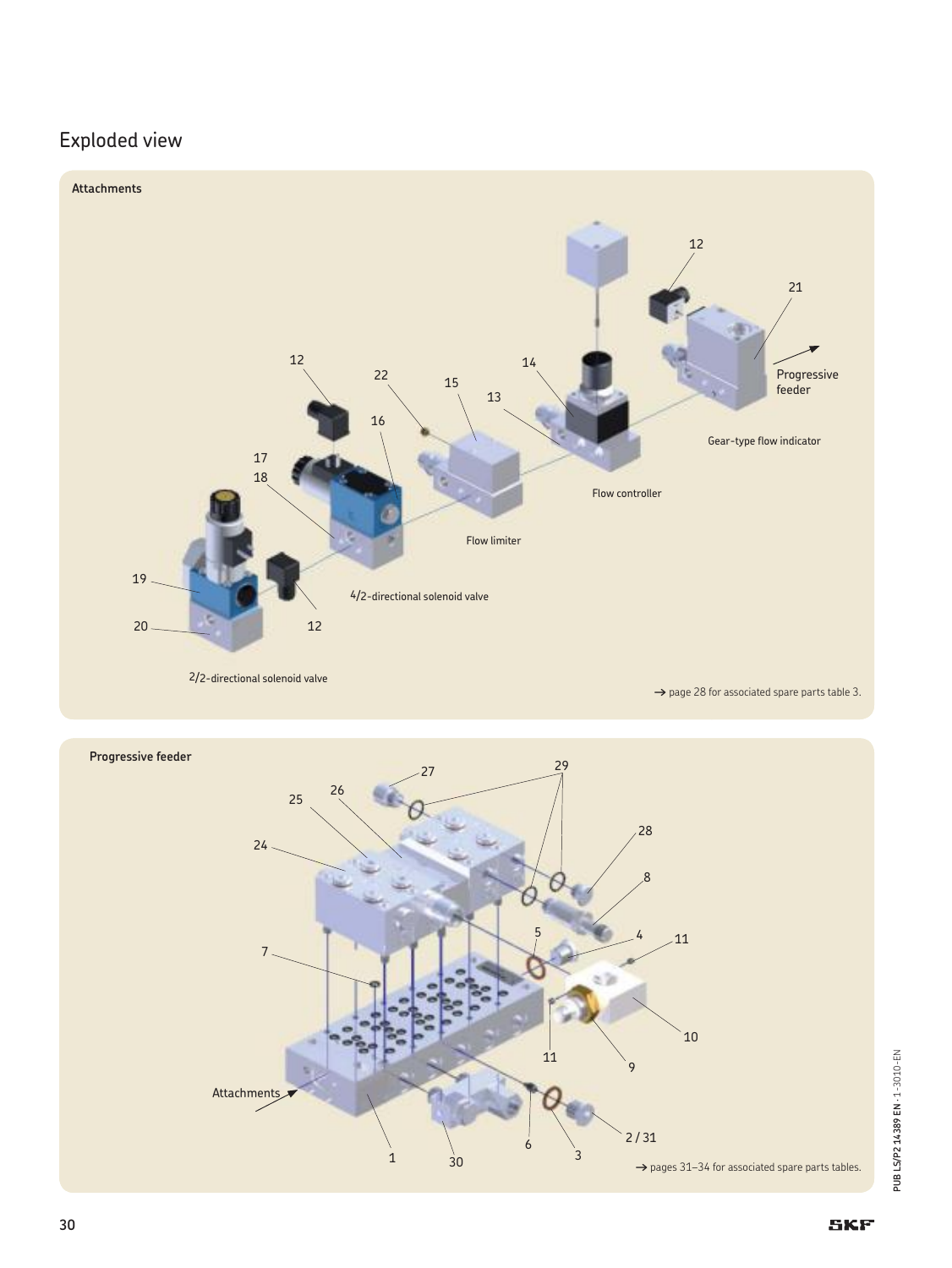### Spare parts

→ page 30 for associated exploded view.

|                |                                         |                                    |                              |                                                                                                                              |                              |                                                                                     |                                                                                                                                               |                              |                                                                                                                              | Spare parts table 1                                                                                                          |
|----------------|-----------------------------------------|------------------------------------|------------------------------|------------------------------------------------------------------------------------------------------------------------------|------------------------------|-------------------------------------------------------------------------------------|-----------------------------------------------------------------------------------------------------------------------------------------------|------------------------------|------------------------------------------------------------------------------------------------------------------------------|------------------------------------------------------------------------------------------------------------------------------|
|                | <b>Baseplate</b><br>Item Description    | $\mathbf{b}$<br>Number<br>sections | Inlet<br>Outlet              | PSG1<br>Order No.                                                                                                            | Inlet<br>Outlet              | PSG <sub>2</sub><br>Order No.                                                       | Corrosion-<br>resistant <sup>1)</sup><br>Order No.                                                                                            | Inlet<br>Outlet              | PSG <sub>3</sub><br>Order No.                                                                                                | Corrosion-<br>resistant $1$ )<br>Order No.                                                                                   |
| $\mathbf{1}$   | Baseplate<br>complete                   | 3<br>4<br>5<br>6<br>8<br>9<br>10   | $G^1/8$<br>G <sup>1</sup> /8 | 24-0714-3400<br>24-0714-3401<br>24-0714-3402<br>24-0714-3403<br>24-0714-3404<br>24-0714-3405<br>24-0714-3406<br>24-0714-3407 | $G^{\frac{1}{4}}$<br>$G_1/4$ | 24-0714-3301 24-0714-3321<br>24-0714-3305 24-0714-3325<br>24-0714-3307 24-0714-3327 | 24-0714-3300 24-0714-3320<br>24-0714-3302 24-0714-3322<br>24-0714-3303 24-0714-3323<br>24-0714-3304 24-0714-3324<br>24-0714-3306 24-0714-3326 | $G^3/8$<br>G <sup>1</sup> /4 | 24-0714-3310<br>24-0714-3311<br>24-0714-3312<br>24-0714-3313<br>24-0714-3314<br>24-0714-3315<br>24-0714-3316<br>24-0714-3317 | 24-0714-3330<br>24-0714-3331<br>24-0714-3332<br>24-0714-3333<br>24-0714-3334<br>24-0714-3335<br>24-0714-3336<br>24-0714-3337 |
| $\overline{2}$ | Screw plug for<br>baseplate outlet      |                                    |                              | 466-419-001<br>(incl. washer)                                                                                                |                              | DIN908-R1-4-5.8 99-0014-0908                                                        |                                                                                                                                               |                              | DIN908-R1-4-5.8                                                                                                              | 99-0014-0908                                                                                                                 |
| 3              | Washer<br>for screw plug, item 2        |                                    |                              |                                                                                                                              |                              | 508-108                                                                             | 99-1423-7603                                                                                                                                  |                              | 508-108                                                                                                                      | 99-1423-7603                                                                                                                 |
| 4              | Screw plug<br>for measurement connector |                                    |                              |                                                                                                                              |                              | DIN908-R1-4-5.8 99-0014-0908                                                        |                                                                                                                                               |                              | DIN908-G3-8A-5.8 44-821-2917                                                                                                 |                                                                                                                              |
| 5              | Washer<br>for screw plug, item 4        |                                    |                              |                                                                                                                              |                              | 508-108                                                                             | 99-1423-7603                                                                                                                                  |                              | DIN7603-A17×21-CU 99-1823-7603                                                                                               |                                                                                                                              |
| 6              | Setscrew<br>for feeder baseplate        |                                    |                              | DIN915-AM5×8-45H                                                                                                             |                              | 95-0610-0915                                                                        | 95-0610-0915                                                                                                                                  |                              | 95-0810-0915                                                                                                                 | 95-0810-0915                                                                                                                 |
| $\overline{7}$ | O-ring on baseplate                     |                                    |                              | WVN532-3.5×1.5<br>(7 pieces/section)                                                                                         |                              | $WWN532-3.5*1.5$ (9 pieces/section)                                                 |                                                                                                                                               |                              | 96-9026-0062 (9 pieces/section)                                                                                              |                                                                                                                              |

 $^{1)}$  Baseplate anodized aluminum, metering sections chemically nickel-plated.

|                  |                                              |                                       |                               | Spare parts table 2           |  |  |  |  |  |  |
|------------------|----------------------------------------------|---------------------------------------|-------------------------------|-------------------------------|--|--|--|--|--|--|
|                  | Monitoring                                   |                                       |                               |                               |  |  |  |  |  |  |
| Item Description |                                              | PSG1<br>Order No.                     | PSG <sub>2</sub><br>Order No. | PSG <sub>3</sub><br>Order No. |  |  |  |  |  |  |
| 8                | Piston detector (associated washer, item 29) | 177-300-095                           | 177-300-094                   | 24-1884-2469                  |  |  |  |  |  |  |
| 9                | Proximity switch                             | 24-1884-2597                          | 24-1884-2316                  | 24-1884-2316                  |  |  |  |  |  |  |
| 10 <sup>°</sup>  | Proximity switch housing                     | <b>VPKM.13</b>                        | 44-0711-2592                  | 44-0711-2593                  |  |  |  |  |  |  |
| 11               | Setscrew for housing                         | DIN914-M4×6-45H<br>(2 pieces/bracket) |                               |                               |  |  |  |  |  |  |

|                                  | <b>Attachments</b>                                                                                                                                                                                                                                           |                                                                                              |                                                                                              |
|----------------------------------|--------------------------------------------------------------------------------------------------------------------------------------------------------------------------------------------------------------------------------------------------------------|----------------------------------------------------------------------------------------------|----------------------------------------------------------------------------------------------|
|                                  | Item Description                                                                                                                                                                                                                                             | PSG <sub>2</sub><br>Order No.                                                                | PSG <sub>3</sub><br>Order No.                                                                |
| $12 \overline{ }$                | Cable socket for solenoid valves                                                                                                                                                                                                                             | 179-990-033                                                                                  | 179-990-033                                                                                  |
| 13<br>14<br>14<br>14<br>14<br>14 | <b>Baseplate</b><br>Flow controller<br>Flow controller up to 0.6 l/min<br>Flow controller up to 1.6 l/min<br>Flow controller up to 2.5 l/min<br>Flow controller up to 4.0 l/min<br>Flow controller up to 6.0 l/min                                           | 24-1883-2228<br>24-1883-2211<br>24-1883-2201<br>24-1883-2024                                 | 24-1883-2238<br>24-1883-2211<br>24-1883-2201<br>24-1883-2024<br>24-1883-2025<br>24-1883-2083 |
| 15<br>15                         | Flow limiter with baseplate G1/4<br>Flow limiter with baseplate G3/8                                                                                                                                                                                         | 24-1883-2220                                                                                 | 24-1883-2230                                                                                 |
| 16<br>17<br>16<br>18<br>19<br>20 | 4/2-directional solenoid valve, normally open P-A, 24 V DC (NO)<br>olenoid valve<br>Directional<br>assoc. housing<br>4/2-directional solenoid valve, normally closed P-B, 24 V DC (NC)<br>assoc. housing<br>2/2-directional solenoid valve<br>assoc. housing | 24-1254-2396<br>24-1883-2223<br>24-1254-2396<br>24-1883-2222<br>24-1254-2500<br>24-1883-2241 | 24-1883-2233<br>24-1883-2223<br>24-1254-2396<br>24-1883-2222<br>-                            |
| 21                               | Gear-type flow indicator with baseplate                                                                                                                                                                                                                      | 24-1883-2224                                                                                 | 24-1883-2232                                                                                 |

**Spare parts table 3**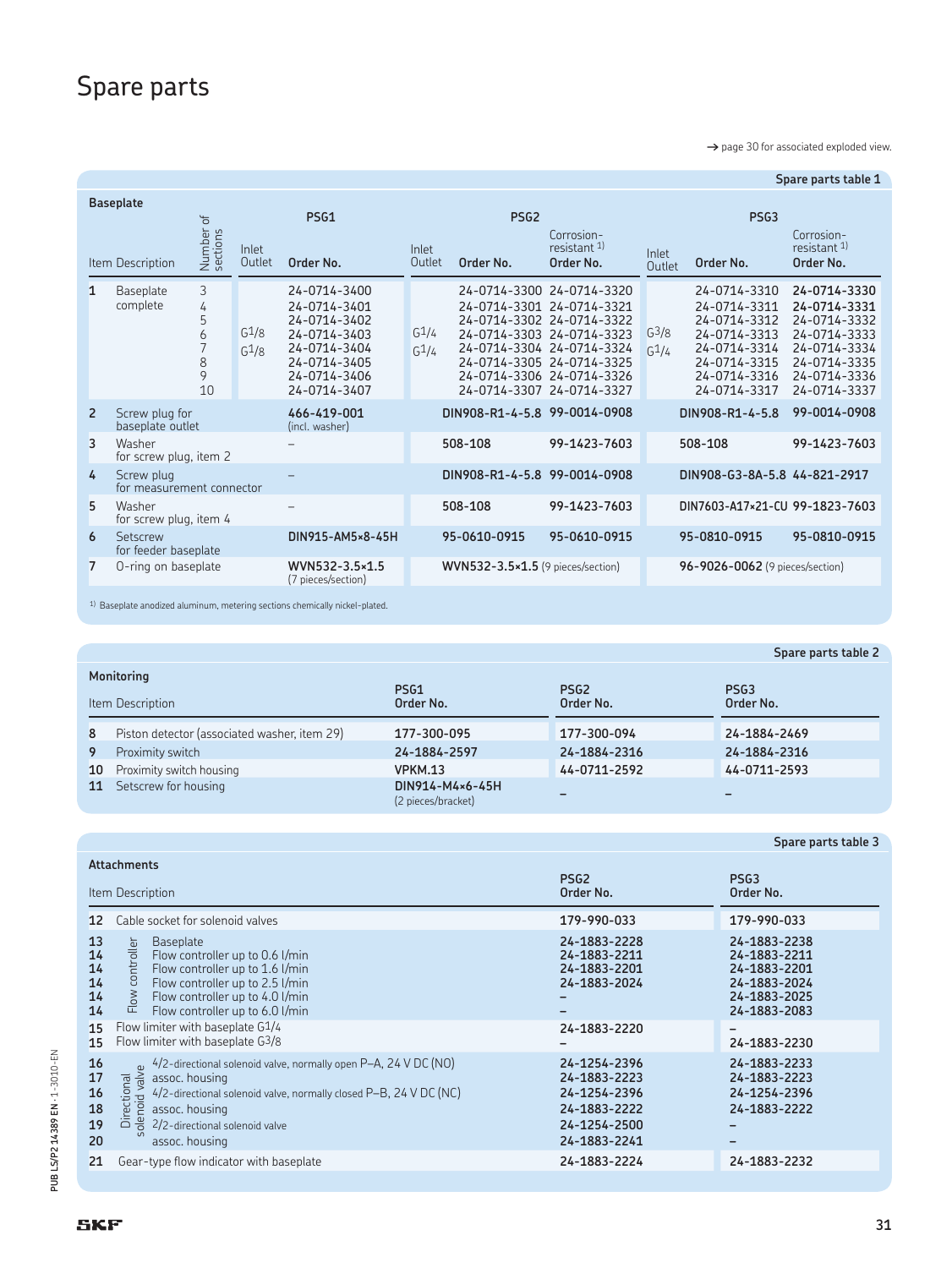## Spare Parts

| <b>Nominal</b><br>volumetric<br>flow $1$ )<br>Item [I/min] | <b>Nozzle</b><br>index | Nozzle ø<br>[mm] | <b>PSG2/PSG3</b><br>Plug-in nozzle<br>Order No. | <b>Nominal</b><br>volumetric<br>current<br>[1/min] | <b>Nozzle</b><br>index | Nozzle ø<br>[mm] | <b>PSG2/PSG3</b><br>Plug-in nozzle<br>Order No. |
|------------------------------------------------------------|------------------------|------------------|-------------------------------------------------|----------------------------------------------------|------------------------|------------------|-------------------------------------------------|
| 0.08<br>22                                                 | 050                    | 0.50             | 24-0455-2574                                    | 1.67                                               | 150                    | 1.50             | 24-0455-2594                                    |
| 0.12                                                       | 055                    | 0.55             | 24-0455-2575                                    | 1.79                                               | 155                    | 1.55             | 24-0455-2595                                    |
| 0.15                                                       | 060                    | 0.60             | 24-0455-2576                                    | 1.92                                               | 160                    | 1.60             | 24-0455-2596                                    |
| 0.21                                                       | 065                    | 0.65             | 24-0455-2577                                    | 2.07                                               | 165                    | 1.65             | 24-0455-2597                                    |
| 0.25                                                       | 070                    | 0.70             | 24-0455-2578                                    | 2.21                                               | 170                    | 1.70             | 24-0455-2598                                    |
| 0.29                                                       | 075                    | 0.75             | 24-0455-2579                                    | 2.36                                               | 175                    | 1.75             | 24-0455-2599                                    |
| 0.35                                                       | 080                    | 0.80             | 24-0455-2580                                    | 2.52                                               | 180                    | 1.80             | 24-0455-2600                                    |
| 0.41                                                       | 085                    | 0.85             | 24-0455-2581                                    | 2.67                                               | 185                    | 1.85             | 24-0455-2601                                    |
| 0.47                                                       | 090                    | 0.90             | 24-0455-2582                                    | 2.80                                               | 190                    | 1.90             | 24-0455-2602                                    |
| 0.56                                                       | 095                    | 0.95             | 24-0455-2583                                    | 2.98                                               | 195                    | 1.95             | 24-0455-2603                                    |
| 0.65                                                       | 100                    | 1.00             | 24-0455-2584                                    | 3.16                                               | 200                    | 2.00             | 24-0455-2604                                    |
| 0.73                                                       | 105                    | 1.05             | 24-0455-2585                                    | 3.30                                               | 205                    | 2.05             | 24-0455-2605                                    |
| 0.79                                                       | 110                    | 1.10             | 24-0455-2586                                    | 3.43                                               | 210                    | 2.10             | 24-0455-2606                                    |
| 0.88                                                       | 115                    | 1.15             | 24-0455-2587                                    | 3.58                                               | 215                    | 2.15             | 24-0455-2607                                    |
| 0.98                                                       | 120                    | 1.20             | 24-0455-2588                                    | 3.79                                               | 220                    | 2.20             | 24-0455-2608                                    |
| 1.09                                                       | 125                    | 1.25             | 24-0455-2589                                    | 3.98                                               | 225                    | 2.25             | 24-0455-2609                                    |
| 1.18                                                       | 130                    | 1.30             | 24-0455-2590                                    | 4.18                                               | 230                    | 2.30             | 24-0455-2610                                    |
| 1.30                                                       | 135                    | 1.35             | 24-0455-2591                                    | 4.37                                               | 235                    | 2.35             | 24-0455-2611                                    |
| 1.43                                                       | 140                    | 1.40             | 24-0455-2592                                    | 4.57                                               | 240                    | 2.40             | 24-0455-2612                                    |
| 1.56                                                       | 145                    | 1.45             | 24-0455-2593                                    | 4.80                                               | 245                    | 2.45             | 24-0455-2613                                    |
|                                                            |                        |                  |                                                 | 5.00                                               | 250                    | 2.50             | 24-0455-2614                                    |
|                                                            |                        |                  |                                                 | 5.19                                               | 255                    | 2.55             | 24-0455-2615                                    |
|                                                            |                        |                  |                                                 | 5.37                                               | 260                    | 2.60             | 24-0455-2616                                    |
|                                                            |                        |                  |                                                 | 5.55                                               | 265                    | 2.65             | 24-0455-2617                                    |
|                                                            |                        |                  |                                                 | 5.77                                               | 270                    | 2.70             | 24-0455-2618                                    |
|                                                            |                        |                  |                                                 | 5.99                                               | 275                    | 2.75             | 24-0455-2619                                    |
|                                                            |                        |                  |                                                 | 6.22                                               | 280                    | 2.80             | 24-0455-2620                                    |

 $1$ ) At an operating viscosity of 300 mm<sup>2</sup>/s and 20 bar differential pressure

|    |                                       |                   |                               |                   |                               |         | Spare parts table 5           |
|----|---------------------------------------|-------------------|-------------------------------|-------------------|-------------------------------|---------|-------------------------------|
|    | Inlet screw union<br>Item Description | Inlet             | PS <sub>G1</sub><br>Order No. | Inlet             | PSG <sub>2</sub><br>Order No. | Inlet   | PSG <sub>3</sub><br>Order No. |
|    |                                       |                   |                               |                   |                               |         |                               |
| 23 | Tube ø6 mm                            | G <sup>1</sup> /8 | 406-403W                      | G <sup>1</sup> /4 | 96-0204-0058-E0               | $G^3/8$ | $\overline{\phantom{m}}$      |
|    | Tube ø8 mm                            | G <sup>1</sup> /8 | 408-423W                      | G <sup>1</sup> /4 | 96-0208-0058-E0               | $G^3/8$ | 96-0209-0058-E0               |
|    | Tube ø10 mm                           | G <sup>1</sup> /8 | 410-443W                      | G <sup>1</sup> /4 | 96-0210-0058-E0               | $G^3/8$ | 96-0211-0058-E0               |
|    | Tube ø12 mm                           | G <sup>1</sup> /8 | $-$                           | G <sup>1</sup> /4 | 96-0213-0058-E0               | $G^3/8$ | 96-0212-0058-E0               |
|    | Tube ø15 mm                           | G <sup>1</sup> /8 | $\qquad \qquad -$             | G <sup>1</sup> /4 | $\overline{\phantom{a}}$      | $G^3/8$ | 96-0217-0058-E0               |
|    | Tube ø16 mm                           | G <sup>1</sup> /8 | $\overline{\phantom{0}}$      | G <sup>1</sup> /4 | $\qquad \qquad -$             | $G^3/8$ | 96-1117-0058-E0               |

**Spare parts table 4**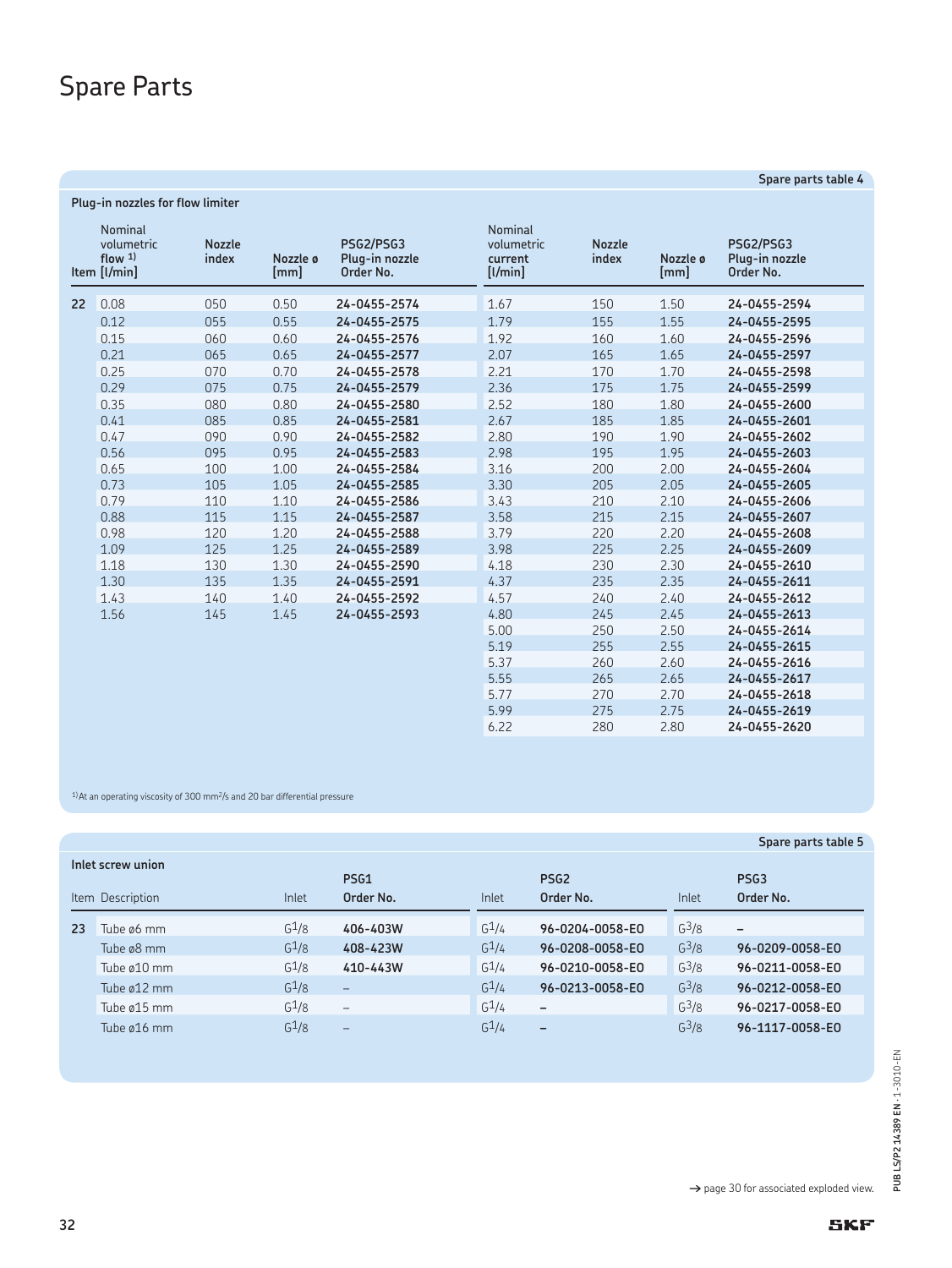## Spare Parts

|          | Spare parts table 6                                                                                                              |                                                              |                                                                              |                                                     |                                                                                                                              |                                                                                                                              |                                                             |                                                                              |                                                                                                              |
|----------|----------------------------------------------------------------------------------------------------------------------------------|--------------------------------------------------------------|------------------------------------------------------------------------------|-----------------------------------------------------|------------------------------------------------------------------------------------------------------------------------------|------------------------------------------------------------------------------------------------------------------------------|-------------------------------------------------------------|------------------------------------------------------------------------------|--------------------------------------------------------------------------------------------------------------|
|          | <b>Metering section</b><br>Item Description                                                                                      | Volumetric flow<br>per outlet and<br>cycle<br>$\text{[mm3]}$ | <b>PSG1</b><br>Order No.                                                     | Volumetric flow<br>per outlet and<br>cycle          | PSG <sub>2</sub><br>$\lceil mm^3 \rceil$ Order No.                                                                           | Corrosion-<br>resistant 1)<br>Order No.                                                                                      | Volumetric flow<br>per outlet and<br>cycle<br>$\text{Im}^3$ | PSG <sub>3</sub><br>Order No.                                                | Corrosion-<br>resistant 1)<br>Order No.                                                                      |
| 24       | Feeder section (metering<br>section) complete<br>for piston detector<br>mounting                                                 | 50<br>100<br>150<br>200<br>250                               | 24-2151-4590<br>24-2151-4591<br>24-2151-4592<br>24-2151-4593<br>24-2151-4594 | 60<br>120<br>240<br>360<br>480<br>600<br>720<br>840 | 24-2151-4500<br>24-2151-4501<br>24-2151-4502<br>24-2151-4503<br>24-2151-4504<br>24-2151-4505<br>24-2151-4506<br>24-2151-4507 | 24-2151-4260<br>24-2151-4261<br>24-2151-4262<br>24-2151-4263<br>24-2151-4264<br>24-2151-4265<br>24-2151-4310<br>24-2151-4311 | 800<br>1200<br>1600<br>2400<br>3200                         | 24-2151-4240<br>24-2151-4244<br>24-2151-4241<br>24-2151-4242<br>24-2151-4243 | 24-2151-4274<br>24-2151-4278<br>24-2151-4275<br>24-2151-4276<br>24-2151-4277                                 |
| 25       | Feeder section (metering<br>section) complete with<br>plunger rod right 2)<br>(attach from the 2nd to<br>second-to-last section) | 200<br>250                                                   | 24-2151-4664<br>24-2151-4665                                                 | 120<br>240<br>360<br>480<br>600<br>720<br>840       | 24-2151-4230<br>24-2151-4231<br>24-2151-4232<br>24-2151-4233<br>24-2151-4234<br>24-2151-4300<br>24-2151-4301                 | $\qquad \qquad -$<br>$\equiv$<br>$\overline{\phantom{0}}$<br>$\qquad \qquad -$<br>$\equiv$<br>$\overline{\phantom{0}}$       | 800<br>1200<br>1600<br>2400<br>3200                         | 24-2151-4250<br>24-2151-4258<br>24-2151-4251<br>24-2151-4252<br>24-2151-4253 | $\overline{\phantom{m}}$<br>$\qquad \qquad -$<br>$\qquad \qquad -$<br>$\qquad \qquad -$<br>$\qquad \qquad -$ |
| 26       | Complete dummy section without<br>screw plug for baseplate                                                                       |                                                              | 24-2151-4595                                                                 |                                                     | 24-2151-4210                                                                                                                 | 24-2151-4266                                                                                                                 |                                                             | 24-2151-4211                                                                 | 24-2151-4212                                                                                                 |
| 27<br>28 | Piston stop screw, pin side<br>Piston stop screw,<br>opposite pin side                                                           |                                                              | <b>VPKM.18</b><br><b>VPJ.14</b>                                              |                                                     | 44-1855-2144<br>44-1855-2143                                                                                                 | 44-1821-2913<br>44-1821-2913                                                                                                 |                                                             | 44-1855-2106<br>44-1855-2106                                                 | 44-1855-2108<br>44-1855-2108                                                                                 |
| 29       | Washer for items 27, 28, 8                                                                                                       |                                                              | 96-9120-0062                                                                 |                                                     | WVN532-12×1.5 -                                                                                                              |                                                                                                                              |                                                             | 44-0411-2046<br>(only for item 8)                                            | 44-0411-2046<br>(only for item 8)                                                                            |

<sup>1)</sup> Baseplate anodized aluminum, metering sections chemically nickel-plated.<br><sup>2)</sup> Feeder section (metering section) with cycle indicator is supplied in the "plunger rod right" design.

|      |                                                                           |                   |                               |                   |                                              |                   | Spare parts table 7                        |
|------|---------------------------------------------------------------------------|-------------------|-------------------------------|-------------------|----------------------------------------------|-------------------|--------------------------------------------|
| Item | Bridges (crossporting) 3)<br>Description                                  | Outlet            | PS <sub>G1</sub><br>Order No. | Outlet            | PSG <sub>2</sub><br>Order No.                | Outlet            | PSG <sub>3</sub><br>Order No.              |
| 30   | Without outlet port and without check valve<br>2-bridge<br>3-bridge       | G <sup>1</sup> /8 | 24-2151-3760<br>24-2151-3761  | $G^1/4$           | 24-2151-3730<br>24-2151-3731                 | G <sup>1</sup> /4 | 24-2151-3734<br>24-2151-3735               |
|      | With outlet port and without check valve<br>2-bridge<br>3-bridge          | $G^1/8$           | 24-2151-3762<br>24-2151-3763  | $G^1/4$           | 24-2151-3732<br>24-2151-3733                 | $G^1/4$           | 24-2151-3736<br>24-2151-3737               |
|      | With outlet port and with check valve<br>2-bridge<br>3-bridge<br>4-bridge | $G^1/8$           | 24-2151-3764<br>24-2151-3765  | $G^1/4$           | 24-2151-3394<br>24-2151-3395<br>24-2151-3739 | $G^1/4$           | 24-2151-3396<br>24-2151-3738<br>On request |
|      | Without outlet port and with check valve<br>3-bridge<br>2-bridge          | G <sup>1</sup> /8 | -                             | G <sup>1</sup> /4 | 24-2151-3397<br>24-2151-3390                 | G <sup>1</sup> /4 | 24-2151-3393<br>24-2151-3392               |

3) The bridges listed are approved for a maximum operating pressure of 100 bar.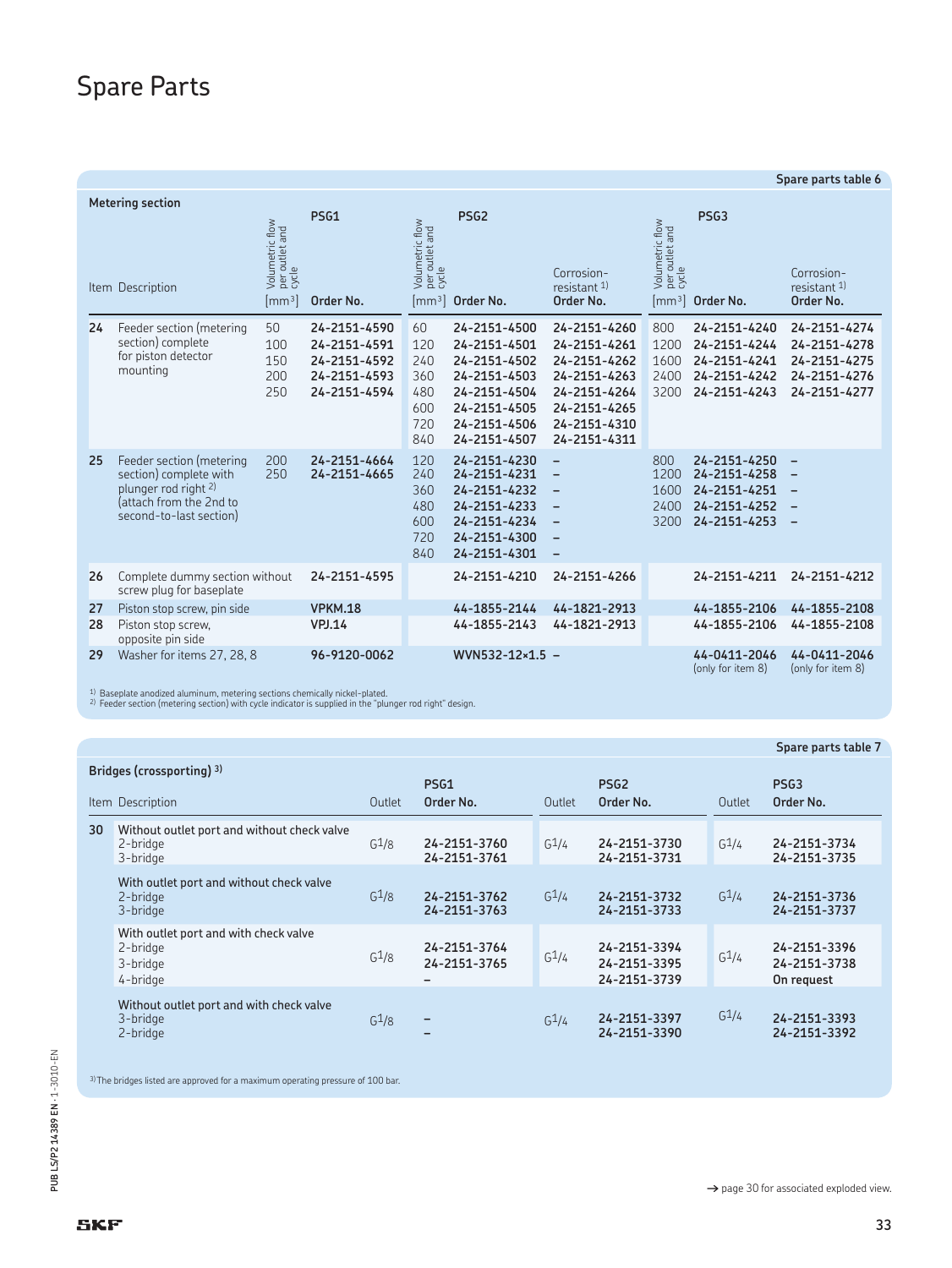## Spare parts

|                                                                       |                                  |                   |                              |  |                   |                               |                   | Spare parts table 8           |
|-----------------------------------------------------------------------|----------------------------------|-------------------|------------------------------|--|-------------------|-------------------------------|-------------------|-------------------------------|
| Outlet screw union<br>PSG1<br>Order No.<br>Item Description<br>Outlet |                                  |                   |                              |  | Outlet            | PSG <sub>2</sub><br>Order No. | Outlet            | PSG <sub>3</sub><br>Order No. |
| 31                                                                    | Tube ø6 mm, without check valve  |                   |                              |  | G <sup>1</sup> /4 | 96-1106-0058-E0               | G <sup>1</sup> /4 | 96-1106-0058-E0               |
|                                                                       | Tube ø8 mm, without check valve  |                   | $\qquad \qquad \blacksquare$ |  | G <sup>1</sup> /4 | 96-0208-0058-E0               | G <sup>1</sup> /4 | 96-0208-0058-E0               |
|                                                                       | Tube ø10 mm, without check valve |                   | $\overline{\phantom{m}}$     |  | $G^{\frac{1}{4}}$ | 96-0210-0058-E0               | $G^1/4$           | 96-0210-0058-E0               |
|                                                                       | Tube ø12 mm, without check valve |                   | $\overline{\phantom{m}}$     |  | $G^2/4$           | 96-0213-0058-E0               | $G^1/4$           | 96-0213-0058-E0               |
|                                                                       | Tube ø4 mm, with check valve     | G <sup>1</sup> /8 | 24-2103-2933                 |  |                   | $\overline{\phantom{0}}$      |                   |                               |
|                                                                       | Tube ø6 mm, with check valve     | G <sup>1</sup> /8 | 24-2103-2927                 |  | G <sup>1</sup> /4 | 96-9606-0058-E0               | G <sup>1</sup> /4 | 96-9606-0058-E0               |
|                                                                       | Tube ø8 mm, with check valve     |                   | $\overline{\phantom{m}}$     |  | $G^{\frac{1}{4}}$ | 96-9008-0058-E0               | $G^1/4$           | 96-9008-0058-E0               |
|                                                                       | Tube ø10 mm, with check valve    |                   |                              |  | G <sup>1</sup> /4 | 96-9010-0058-E0               | G <sup>1</sup> /4 | 96-9010-0058-E0               |

→ page 30 for associated exploded view.